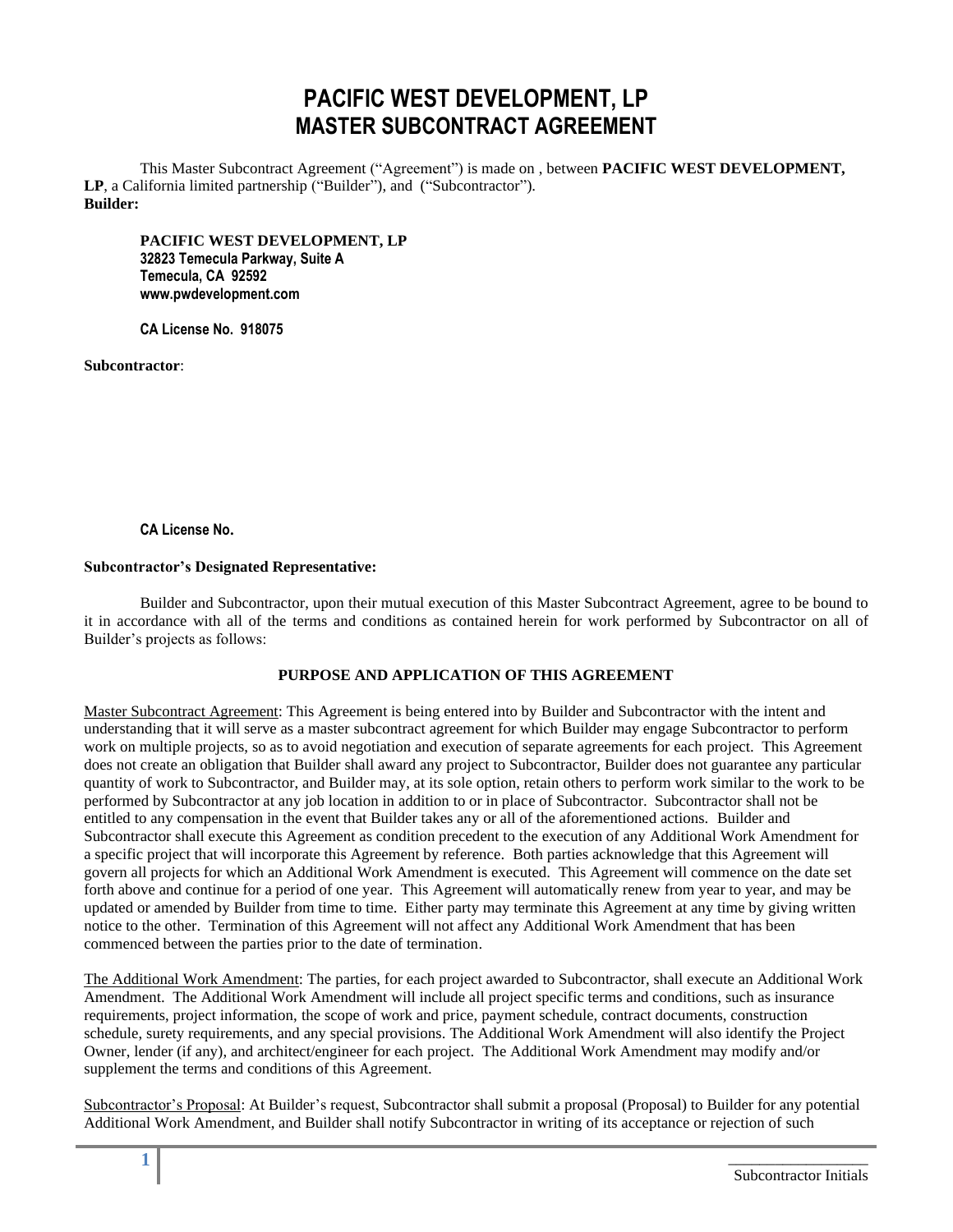Proposal. Any terms and conditions included in the Proposal shall not modify, amend, add, or subtract from the terms and conditions contained in this Agreement or any specific Additional Work Amendment, and the terms and conditions contained in this Agreement and/or any specific Additional Work Amendment shall supersede and prevail over any additional or different terms and conditions contained in the Proposal.

General Conditions: The "General Conditions" set forth below are the basic terms and conditions upon which each Additional Work Amendment will proceed. To the extent a conflict exists between an Additional Work Amendment and the General Conditions contained in this Agreement, the terms and conditions of the specific Additional Work Amendment will prevail.

# **GENERAL CONDITIONS**

**1. General.** Pursuant to each Additional Work Amendment, Subcontractor shall perform certain construction (and possibly design) work on each project as a subcontractor. The work (as defined in each Additional Work Amendment) is not limited by any titles on the drawings or headings in the specifications, it being the intention of the parties that all work customarily performed with the work shall be performed by Subcontractor, including any and all items and services consistent with, contemplated by, and reasonably inferable from the Contract Documents (as defined in each Additional Work Amendment) and reasonably necessary to provide a complete and fully functioning scope of work, whether or not such items and services are specifically mentioned therein, unless specifically excluded in a Additional Work Amendment. This Agreement and any Additional Work Amendment can only be modified by a written instrument signed by an authorized representative of Builder and Subcontractor.

**1.1 Contract Documents.** The "Contract Documents" are defined in each Additional Work Amendment. The work may be described throughout different parts of the Contract Documents. Subcontractor shall perform and complete its entire portion of the work no matter where in the Contract Documents the work is described, depicted, or referenced. For each project, the Contract Documents are incorporated into this Agreement by this reference, with the same force and effect as if set forth in full, and Subcontractor and its subcontractors shall be and are bound by any and all of the Contract Documents insofar as they relate in any way, directly or indirectly, to the work set forth in any Additional Work Amendment. Subcontractor agrees to be bound to Builder in the same manner and to the same extent that Builder is bound to the Project Owner under the Contract Documents for each project, to the extent of the work set forth in each Additional Work Amendment. In all instances where the Contract Documents refer to Builder, and the work, specification, or condition pertains to Subcontractor's work, the reference to Builder shall be deemed to be a reference to Subcontractor.

**1.2 Conflicts or Omissions in Contract Documents.** If Subcontractor believes that there is or may be any conflict between or omission from this Agreement, any Additional Work Amendment, or the Contract Documents, or if Subcontractor has any doubt as to the meaning thereof, Subcontractor shall immediately submit the matter to Builder for written clarification. Any work performed before receipt of such clarification shall be at Subcontractor's risk and expense. If any clarification of any Contract Document is needed, Builder will clarify the same by issuing a written order pursuant to this Agreement. There shall be no increase in any Additional Work Amendment Price or extension of the time for completion of any Additional Work Amendment on account of any mis-description or omission in a Contract Document of details of the work that are necessary to carry out the intent of the Contract Documents or that are customarily performed or furnished by contractors performing work similar to the work described in any Additional Work Amendment.

**1.3 Subcontractor Representations.** Subcontractor represents the following: (a) it is properly licensed to perform each Additional Work Amendment; (b) its lower-tier subcontractors, if any, are properly licensed to perform work arising from each Additional Work Amendment; (c) it is fully qualified to perform each Additional Work Amendment and is experienced in the type of work required by each Additional Work Amendment; (d) it has had a sufficient opportunity to review and has carefully examined all of the Contract Documents and each project site before commencing work on any Additional Work Amendment; (e) it has satisfied itself as to the character, quality, and quantity of the work to be performed for each Additional Work Amendment, the conditions that will be encountered at each project site or otherwise affect the cost or difficulty of performing the work, the materials and equipment and other items to be furnished, and all other requirements of the Contract Documents; and (f) if applicable, it is fully capable and experienced in design-build contracting and understands the increased and inherent risks associated therewith.

**2. Commencement/Schedule of Work.** Following execution of an Additional Work Amendment by the parties, Subcontractor shall have no authority to commence any work until Builder has issued instructions to proceed. Unless otherwise agreed to in writing, Subcontractor shall commence the work within 3 days of Builder's instructions to proceed, and if the work is interrupted at the direction of Builder, Subcontractor shall resume the work within two (2) days from Builder's instructions to proceed.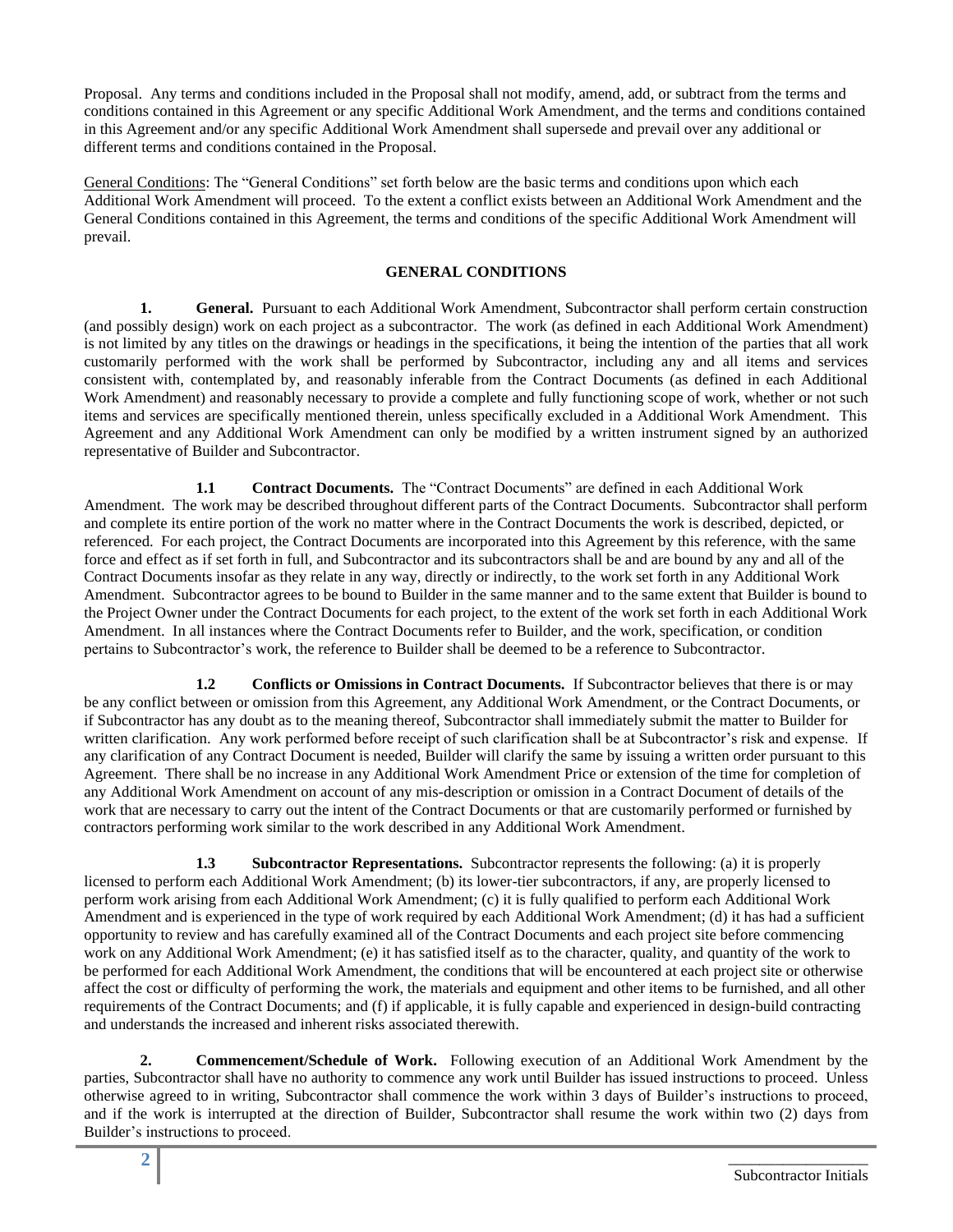**2.1 Change in Construction Schedule**. Builder may alter the time, order and priority of all components of the work and all matters relative to the timely and orderly conduct of the work. Subcontractor agrees that Builder shall have the right to make changes to the schedule of work and agrees to comply with such changes, and Subcontractor further agrees that it shall not be entitled to any additional compensation for such schedule changes.

**2.2 Acceleration of Construction Schedule**.If Builder elects to accelerate Subcontractor's performance and where Subcontractor would otherwise be entitled to an extension of time pursuant to this Agreement, the contract price to be paid by Builder shall be equitably adjusted based on the cost of any overtime premiums actually incurred by Subcontractor.

**2.3 Failure to Conform to Construction Schedule/Penalty**. Subcontractor is aware that Builder must conform to a strict schedule and its failure to do so will cause Builder, and Project Owner, to incur certain costs and expenses. If Subcontractor falls behind the construction schedule for any reason caused by or contributed to by Subcontractor (or by any person or entity under Subcontractor's control), and Builder, in good faith, determines Subcontractor will be unable to conform to the construction schedule, Builder may, in its sole discretion, (1) direct Subcontractor to accelerate the progress of the work at Subcontractor's sole cost, by any means, including but not limited to, by employing additional workers and/or working overtime, or (2) invoke its rights under Section 24 of this Agreement. If Subcontractor (1) fails to comply with Builder's demand for accelerated performance, (2) fails to successfully accelerate so as to capture all lost time, or (3) completes its work after the scheduled completion date per the applicable Additional Work Amendment, and because it will be extremely difficult and impractical, if not impossible, to ascertain with any degree of certainty the actual amount of Project Owner's and Builder's damages if any of the above events occur, the parties hereby agree that **two hundred fifty hundred dollars (\$250.00) per day** for each day Subcontractor is in default represents a reasonable estimate of such damages resulting from delay considering all of the circumstances existing on the date of execution of this Agreement and Additional Work Amendment, and that Builder shall have the right to retain the full amount of said sum against Subcontractor funds owed to Subcontractor in an attempt to remedy Project Owner's and Builder's potential damages should Subcontractor default. However, in addition to the above penalty and damages, Builder reserves the right to recover any and all other damages or costs incurred as a result of Subcontractor's failure to perform its work in accordance with the construction schedule, including, but not limited to, extra costs of completion, Builder's incidental and consequential damages from Subcontractor's delay, including field and home office expenses, and liability for liquidated damages or penalties to the Project Owner.

**2.4 Subcontractor Delay Recourse.** Should Subcontractor be delayed in the prosecution or completion of the work by the act, neglect, or default of the Project Owner or Builder, then Subcontractor shall be entitled to a time extension for its work by the number of days that Subcontractor has been delayed, but no allowance or extension shall be made unless a claim is presented in writing to Builder within 48 hours of the commencement of such delay, and under no circumstances shall the time for completion of the work be extended to a date which will prevent Builder from completing Builder's scope of work within the time that the Project Owner allows Builder for such completion. An extension of time for Subcontractor's completion of the work pursuant to this Section shall be Subcontractor's sole remedy unless compensation is obtained by Builder from Owner as set forth below. No claims for additional compensation or damages for delays, disruption, compression, acceleration, labor inefficiencies, suspensions of work, materials cost escalation, extended overhead, schedule impacts, or any other delay damages ("Schedule Claims"), whether caused in whole or in part by the negligence, breach of contract, or other act of Builder, shall be recoverable from the Project Owner, Builder, or Builder's surety. However, in the event, and in such event only, that Builder obtains additional compensation from the Project Owner on account of any such Schedule Claims, Subcontractor shall be entitled to such portion of the additional compensation so received by Builder as is equitable under all of the circumstances. This Section shall not require Builder to make any claim against the Project Owner for such Schedule Claims, and it is specifically agreed that the failure of Builder to prosecute any such Schedule Claims against the Project Owner shall not entitle Subcontractor to any claim for damages against Builder.

## **3. Performance of Work.**

**3.1 Agreement to Complete the Work**. Subcontractor's commencement of work shall be deemed Subcontractor's agreement to complete the work by the completion date specified in the construction schedule, and Subcontractor's representation and acknowledgment that Subcontractor has reviewed and approved the Contract Documents, the job location and all other requirements and conditions of the work. Subcontractor acknowledges that Subcontractor is thoroughly familiar with the Contract Documents and all related materials prior to the execution of any Additional Work Amendment.

**3.2 Standards**. Subcontractor shall perform all work in a good and workmanlike manner, in accordance with all applicable and accepted building industry standards and practices, applicable building and industry codes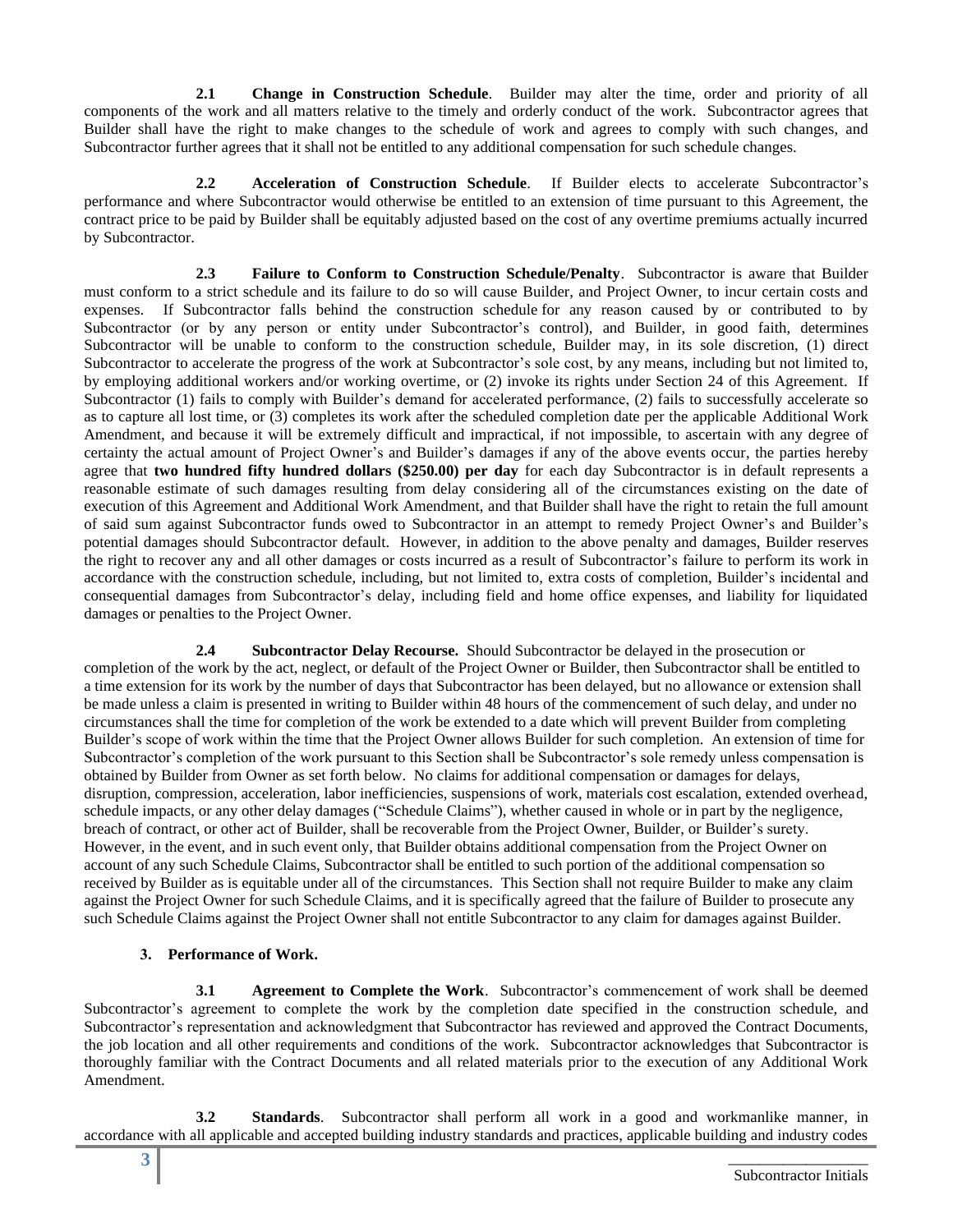and regulations, and in accordance with terms of this Agreement. All work shall be performed to the reasonable satisfaction of Builder. Whenever any manufactured article, implement or series of articles or implements are mentioned in the specifications by name, trade or manufacturer's name, it is intended to establish a standard of merit and quality. The intent of this definition is to require quality materials and workmanship; however substitutes of equal merit may be used by Subcontractor, but only upon the written consent of Builder or its authorized representative. Under no circumstances shall a substitute material be used which will not conform to requirements set forth in the contract documents.

**3.3 Representatives**. Subcontractor shall have a competent representative at each project during all working hours that shall have absolute authority to act, in all respects, on behalf of and for Subcontractor. Subcontractor shall replace the representative, without additional charge, if so demanded by Builder.

**3.4 Work of Other Subcontractors**. Subcontractor shall be responsible for inspecting any work of another Subcontractor that may affect Subcontractor's own work, and shall report in writing to Builder any defects therein prior to commencement of any work, or Subcontractor shall be deemed to have accepted such work for inclusion into Subcontractor's work.

**3.5 Authorization to Perform Work**. Prior to and at all times during performance of work, Subcontractor shall secure and maintain all licenses and governmental approvals necessary for or applicable to its performance of said work.

**3.6 Repair Work**. Subcontractor's work includes, but is not limited to, the immediate repair or replacement of defective or damaged workmanship and/or materials installed by Subcontractor upon being notified to make such repairs or replacements, in accordance with and during the periods of time set forth in the Additional Work Amendment, and any time period for which Builder and the Project Owner may be obligated to any third party for warranty repairs to the work, and all applicable laws. If Subcontractor fails to commence or diligently and continuously complete the repair of any defective work in accordance with this provision, Builder shall have the right, but not the obligation, to perform such work. If Builder performs such work, the costs thereof, plus an additional twenty percent (20%) for Builder's overhead and administrative costs, shall at Builder's option, either be deducted from any sums owed by Builder to Subcontractor or be immediately reimbursed by Subcontractor. Furthermore, Subcontractor may not make a claim against the Project's Owner Controlled Insurance Program (if any) for the reimbursement of any costs to repair said work or deductions from amounts owed to Subcontractor pursuant to this Section. Subcontractor's obligation to repair and correct its work as may be necessary shall be triggered upon the performance of its work, and the failure of Owner and/or the project lender to disburse funds to Builder in which to pay Subcontractor for its work under this Agreement shall not act to relieve Subcontractor of the obligation to repair and correct its work within the period established by this Agreement.

**3.7 Compliance with Agencies and Codes**. Subcontractor warrants that its work will meet or exceed all applicable state and local municipal building codes, FHA minimum property standards, VA requirements, all manufacturers' and suppliers' specifications, and all other standards and requirements imposed by all governmental and private agencies, including craft unions, exercising jurisdiction over any of Builder's projects (**"Agencies"**). Subcontractor agrees to fully comply with all applicable federal and state statutes, all industry standard practices, and all other ordinances, laws, rules, and regulations applicable to the work on any Additional Work Amendment, including Federal and California labor, wage, and tax laws (**"Codes"**)**.** Subcontractor shall comply with all applicable Codes whether enacted at the time of entering into this Agreement or at any time during the performance of any Additional Work Amendment. Subcontractor, as part of its compliance, shall become aware of, and readily comply with, any notification and/or reporting requirements of these Codes, and the associated penalties and deductions for failure to comply. Subcontractor shall ensure and be responsible for similar compliance by all those working under Subcontractor in performance of its work. Subcontractor shall promptly cure, pay, remedy, or otherwise cause to be removed any violation, citation, fine, penalty, or claim by any Agency due to the failure of Subcontractor, or anyone working under it, to so comply, and Subcontractor shall defend and indemnify Builder from, and be solely responsible for, any fines, penalties and repairs necessary as a result of Subcontractor's failure to comply with the requirements of the Agencies or and any violation of any of the Codes applicable to the work of Subcontractor.

**3.8 Construction Means and Methods**. Subcontractor shall be solely responsible for all construction means, methods, techniques, sequences and procedures, and Subcontractor shall supervise and coordinate all aspects of its work using Subcontractor's expertise, best skill and attention, subject to the overall coordination of the work by Builder.

**3.9 Shop Drawings**. To prevent any delay, Subcontractor shall promptly submit and provide any and all samples and/or shop drawings necessary to complete its work, including responding immediately to any request from Builder for samples and/or shop drawings. All submittals shall be complete, correct, and in proper format in all respects. Electronic submittals are to be provided by Subcontractor when requested by Builder or required in any Additional Work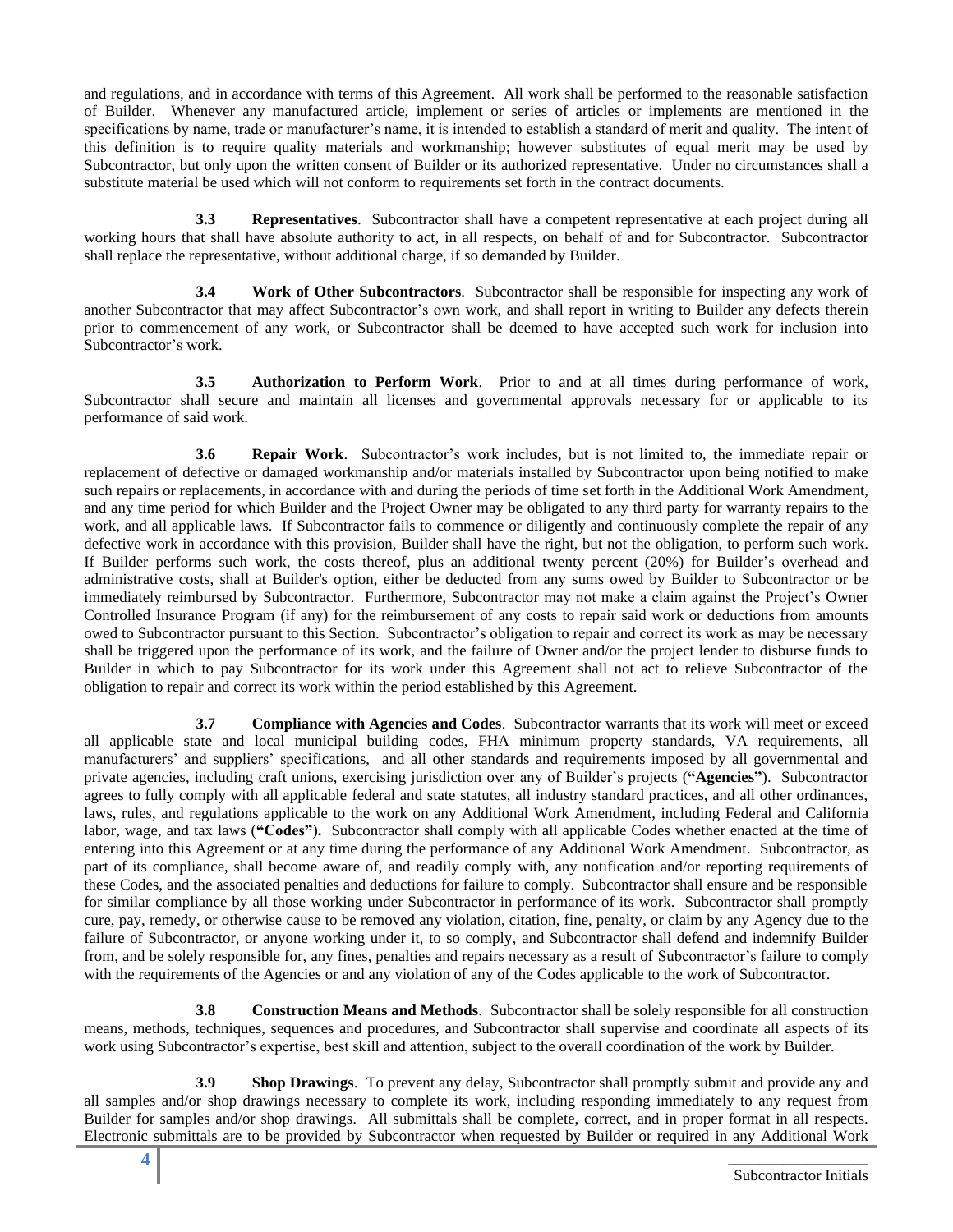Amendment. Subcontractor shall be responsible and liable for all costs incurred or associated with re-submittals, re-review, or requests for material variations or substitutions.

**3.10 Inspections**. Construction work in progress shall be subject to inspection and approval by the Agencies and by Builder and its representatives. Builder may visit and inspect Subcontractor's business premises, vicinity of the work, and the materials used in connection with the work. If any Codes or Agencies require any of the work to be tested, inspected, or approved, Subcontractor shall give Builder reasonable notice of the time and place of such inspection. All payments shall be conditioned upon prior inspection and approval of its work. Subcontractor shall cooperate with and allow Builder and the Agencies to inspect the Subcontractor's work. At Builder's request any time before final acceptance of the work, Subcontractor shall uncover any portion of the work for examination by Builder and the Agencies, and Subcontractor shall restore such portions to the standards required by this Agreement. If the work examined is unacceptable, or if the work was performed without inspection by Builder or the Agencies, the uncovering, removing, and replacing of the work shall be at Subcontractor's expense, along with the cost of any additional testing or inspections.

**3.11 Third Party Quality Assurance.** In addition to the inspections required under paragraph 3.11 above, Builder and the Project Owner may retain a consultant(s) to render certain professional consulting services, including but not limited to, providing technical plan review, forensic consulting, construction consulting, third party site inspection, training, product evaluation research and/or testing, and risk evaluation services for Builder, of which consultant has the ability, experience and knowledge to perform in accordance with and in a manner consistent with generally recognized standards and practices.

**3.11.1** Comprehensive inspections are conducted prior to foundation pours and during the rough trade installations. Inspections will verify compliance with the applicable sections of the uniform building code, architectural drawings, and manufacturer's specifications when applicable. Consultants provide independently unbiased evaluations and verifications for the following: Foundations, Structural Framing, Insulation, Windows and Doors, Mechanical, Plumbing, Roofing, Sheet Metal, Electrical, Exterior Siding, Performance Testing (Duct efficiency testing, Calibrated blower door inspections).

**3.11.2** Field Trade reports will be given to Subcontractor field foreman along with tag locating the work needing improvement. It is very important that the tag remains until after Builder's field representative verifies the correction has been completed satisfactorily; only then should the tag be removed and filed with the signed field report from the Subcontractor.

**3.11.3** Subcontractor's foreman or field representative shall sign and date the field report and orange tag. Builder shall keep and maintain reports and tags in lot folder. Subcontractor shall not bill until all corrections are made and approved for by Builder's Representative with signed reports and orange tags.

**3**.**11.4** This Third-Party Quality Assurance service shall be in addition to Subcontractor's own quality assurance program. It is not intended to replace any existing quality measures Subcontractor is obligated to perform pursuant to its contractual duties and obligations under this Agreement and the accepted standards of practice. Any disputes or contradictory information may be challenged in writing if such challenge results in a more durable, safe, and cosmetically pleasing solution. Any trade that destroys or covers up uncorrected tagged items shall be responsible for changes associated with all removal and reinstallation of such covering plus any delays resulting there from. **NO PAYMENTS WILL BE PROCESSED WITHOUT SIGNED REPORTS.**

**3.12 As-Built Drawings**. On each project in which Subcontractor performs work, it shall maintain an as-built drawing record, and shall submit four (4) copies of the record to Builder and, if required, to any of the Agencies.

**3.13 Layout and Dimensions**. The layout, dimensions, and field measurements of Subcontractor's work are the sole responsibility of Subcontractor. Subcontractor shall be liable for any costs incurred by Builder due to the mis-location or incorrect dimensions of Subcontractor's work.

**3.14 Cooperation**. Subcontractor shall at all times cooperate with Builder and others engaged in the project, and shall coordinate its work with that of all others so as to facilitate the efficient and timely completion of the entire project.

**3.15 Patents**. Except for particular products specified by the Project Owner or Builder, Subcontractor shall indemnify, defend, and hold Builder and the Project Owner harmless against any claims made on account of any actual or alleged violations or infringements of any patent rights arising out of Subcontractor's work.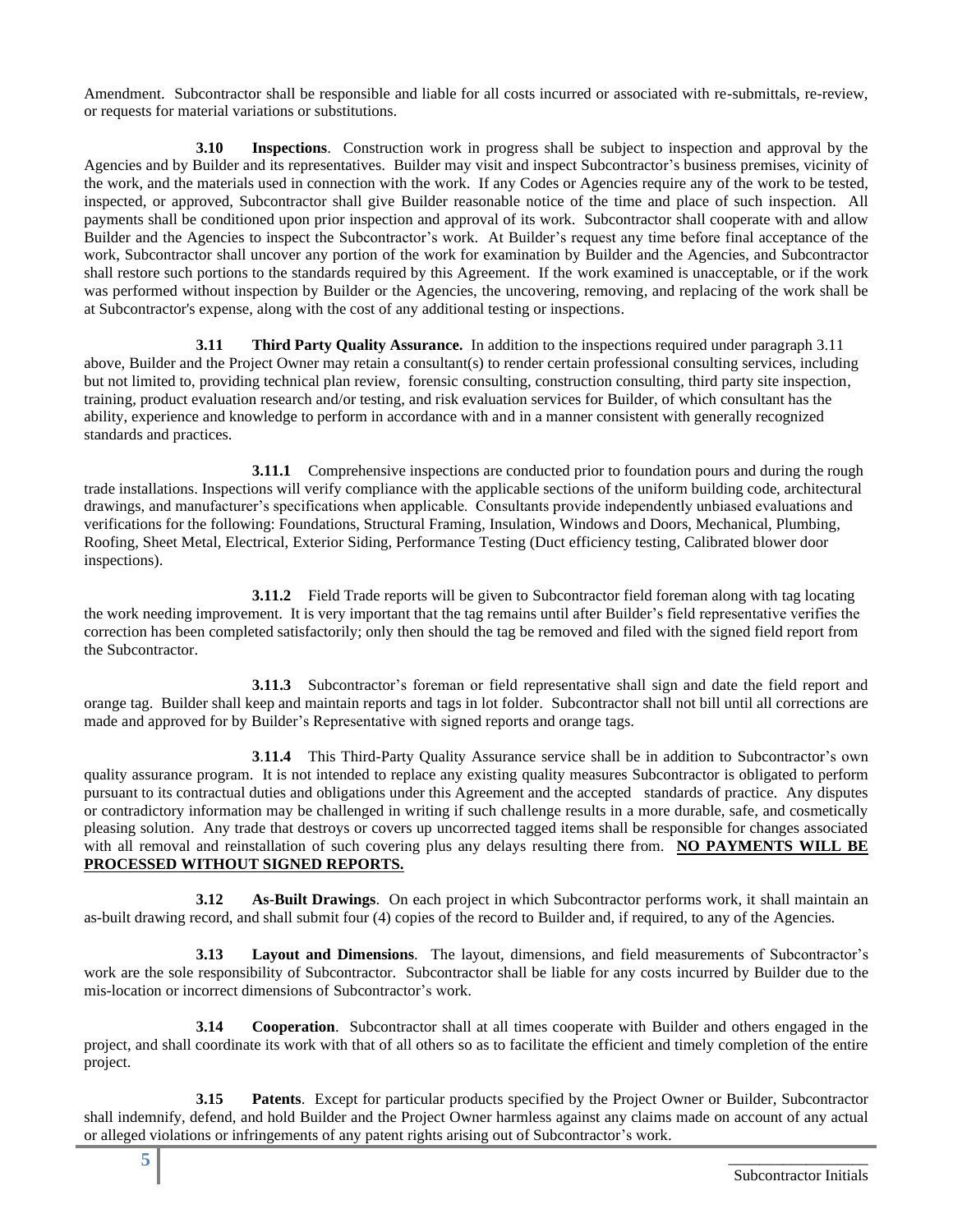**3.16 Protection of Work**. All work covered by any Additional Work Amendment, done at any site of construction, or in preparing or delivering materials or equipment to a site, shall be at the risk of Subcontractor exclusively. Subcontractor should obtain and pay for such insurance to protect against risk of loss to Subcontractor's material and work, whether in transit, stored, or installed. Subcontractor shall effectively secure and protect the work and assume full responsibility for its condition until final acceptance by Builder. Subcontractor agrees to provide such protection as is necessary to protect the work and the workmen of Builder and other contractors from Subcontractor's operations. Subcontractor shall be liable for any loss or damage to any work in place and to any equipment or materials on the job site caused by any action or inaction of Subcontractor or its agents, employees, or guests.

**3.17 Labor Relations**. Subcontractor shall employ labor under conditions satisfactory to Builder. Prior to commencing work on any Additional Work Amendment, Subcontractor shall notify Builder of all collective bargaining agreements to which it is signatory, and shall provide a copy of all such agreements within 24 hours of request by Builder. Subcontractor shall provide Builder with at least 30 days' notice of the anticipated expiration of each collective bargaining agreement. If Subcontractor enters into subsequent or new collective bargaining agreements during the course of any Additional Work Amendment, it will notify and provide Builder with a copy of such agreement. Subcontractor warrants that with respect to any work covered by any Additional Work Amendment, it and its subcontractors and suppliers will at all times fully comply with the provisions of any collective bargaining agreements and related trust agreements to which it or they are bound. Strikes, picketing, or any other stoppage of work by employees performing work on, or delivering materials to, any job site shall not excuse any delay by Subcontractor, regardless of whether the strike, picketing, or other work stoppage is attributed to union action or the decision of an individual employee. Notwithstanding any other provision of the Agreement, Builder reserves the absolute right to terminate any Additional Work Amendment upon 24 hours' written notice if, due to a labor dispute, there is an interruption in Subcontractor's performance.

## **4. Project Investigation**

**4.1 Location of Work**. Builder may provide Subcontractor with location surveys, plot plans or alignment maps ("**Maps**") as part of the contract documents, locating the position of the work, known utilities, obstructions and other improvements as closely as possible; however, during construction the actual location of the work may be changed. Changes in the location of the work shall not affect any of Subcontractor's obligations, duties or responsibilities under this Agreement or any Additional Work Amendment nor entitle Subcontractor to additional compensation unless the changed location materially affects the work, in which case Subcontractor shall promptly notify Builder of the condition and may submit an appropriate Change Order to Builder.

**4.2 Project Visit**. Subcontractor represents that before the execution of each Additional Work Amendment, it will avail itself of the opportunity to visit the project for the express purpose of examining the Project's physical characteristics, including without limitation, the general and local conditions bearing on, (1) accessibility to the project for vehicles, equipment, storage, and workmen and availability of parking for automobiles, trucks and motorized construction equipment; (2) character, quality, and quantity of surface and subsurface conditions; and (3) types and kinds of equipment and facilities required to perform the work under each Additional Work Amendment. Subcontractor further warrants and represents that it has compared its field measurements and investigations, and that all costs for the work are accurately and completely reflected in the Payment Schedule of the Additional Work Amendment.

**4.3 Review of Reports**. Maps, soils investigation reports and similar reference data ("**Reports**") have been made available for Subcontractor's information as part of the contract documents, and Subcontractor warrants that, prior to execution of any Additional Work Amendment, it has reviewed the Reports and taken them into account for all purposes. Subcontractor is solely responsible for determining whether the Reports contain sufficient information regarding the condition of the Project for purposes of performing the work, and failure to notify Builder in writing of any insufficiencies in the Reports prior to the commencement of work constitutes a waiver of any such insufficiencies. Builder assumes no responsibility for any conclusions which Subcontractor may draw from the Reports.

**4.4 Project Uncertainties**. Notwithstanding the obligations specified above for each project investigation, if there are any underground, man-made conditions affecting the project which are, (a) not related to the character or substance of the land, (b) not disclosed in the Reports, and (c) which Subcontractor did not and, as an experienced Subcontractor reasonably could not have known existed, and which materially affect its work, then within three (3) business days of the discovery of such condition, Subcontractor shall promptly notify Builder of the condition and may submit an appropriate Change Order to Builder.

**5. Safety**. Safety on each project is of the highest concern to Builder. Subcontractor shall, at its own expense, protect its employees and all other persons from risk of death, injury or bodily harm arising from or in any way related to its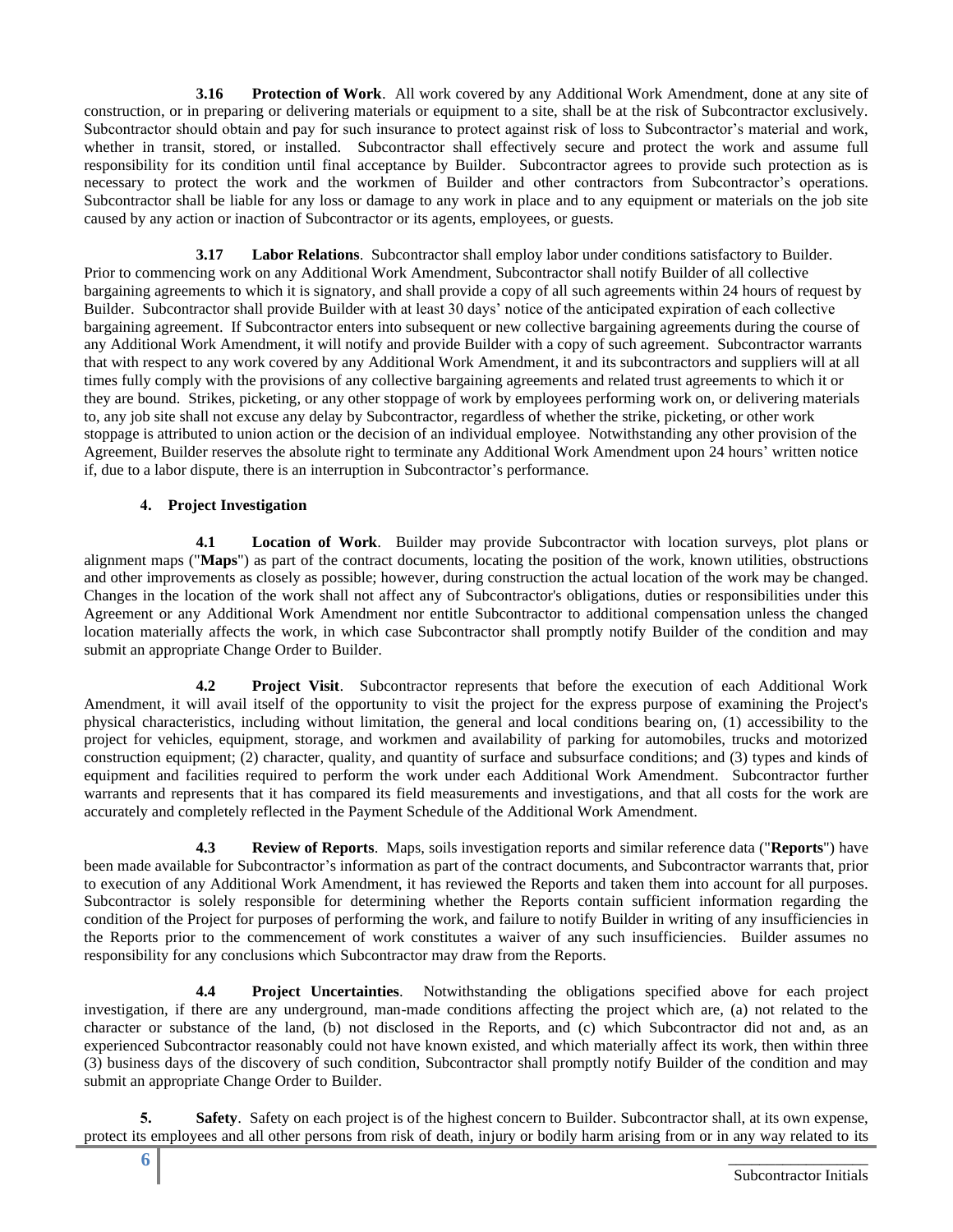work. Subcontractor shall be responsible for initiating, maintaining and supervising all safety precautions and programs in connection with the performance of its work. Subcontractor shall provide written notice to Builder of the contact person responsible for Subcontractor's safety compliance for each project. Subcontractor shall immediately pay all fines or penalties assessed upon Subcontractor or Builder relating to its work. Subcontractor shall conduct daily inspections to determine that safe working conditions and equipment exist and safe practices are observed, and Subcontractor accepts sole responsibility for providing a safe place to work for its employees and the employees of all Subcontractors and material suppliers. Subcontractor shall immediately notify Builder's construction supervisors of any unsafe condition or practice observed at any project. Further, Subcontractor shall immediately notify Builder of any accidents or injuries at any project, even if not related to or caused by the performance of its own work.

**5.1 Safety Laws**. Subcontractor shall fully comply with all laws, orders, citations, rules, regulations, standards and statutes concerning occupational health and safety, accident prevention, safety equipment and practices, including but not limited to all applicable California codes and statutes, the Williams-Steiger Occupational Safety and Health Act of 1970 and amendments thereto, and the training and record-keeping requirements of the Hazard Communication Standard, 29 C.F.R. § 1926.59 et seq., or similar laws, orders, rules, requirements or regulations (collectively, "Safety Laws").

**5.2 Dust Control.** Subcontractor acknowledges Builder may have obtained a "Dust Control Permit", and as a part of that permit has a "Dust Mitigation Plan" as per the requirements and conditions of Section 94 of the "Air Pollution Control Regulations" and by reference those requirements and conditions are made a part of this Agreement and any Additional Work Amendment.

**5.2.1** Subcontractor acknowledges it is familiar and aware of the dust control options specified in the "Dust Control Permit" and "Dust Mitigation Plan" and the contract price herein includes a monetary allowance for compliance of those conditions and requirements.

**5.2.2** It shall be the responsibility of the Subcontract to comply with all aspects of the "Dust Control Permit" and "Dust Mitigation Plan". Any corrective work required by a "Corrective Action Order" (CAO) issued as a result of work being performed by the Subcontractor shall be complied with immediately. Any "Notice of Violation" (NOV) issued as a result of work being performed by the Subcontractor shall be corrected immediately and any fines and/or penalties shall be solely the responsibilities of the Subcontractor.

**5.2.3** A current copy of the dust control plan for each project is available for Subcontractor's review upon request to Builder.

**5.3 Indemnity (Safety Violations).** Subcontractor shall promptly indemnify, protect, defend and hold harmless Builder and its affiliates and their members, officers, directors, shareholders, managers, agents and employees, from any liability, losses, costs, damages or expenses including attorneys' fees and costs, which such parties may incur as a result of any claims, causes of action, citations or work stoppages arising out of or in any way related to any alleged safety violation by Subcontractor, or any individual or entity acting on behalf of or at the direction of Subcontractor, of any Safety Law, or safety citation.

**5.4 Violation of Safety Laws**. If Builder finds Subcontractor, or any individual or entity acting on behalf of, or at the direction of, Subcontractor in violation of any Safety Law, notice shall be given to Subcontractor. If Subcontractor does not immediately commence to cure the violation and continue to cure the violation without delay, Builder may terminate for cause this Agreement and any Additional Work Amendment.

**5.5 Hazardous Materials**. Subcontractor shall not permit any hazardous substances to be brought onto or stored at any project or used in the construction of its work, except for commonly used construction materials; provided, however, that all such material shall be handled in full compliance with all applicable laws, ordinances and regulations and all notices required to be given with respect to such products shall be given by Subcontractor. Subcontractor shall not, nor allow any other person to, release or dispose of hazardous substances at any project or into the soil, drains, surface or ground water, or air. "Hazardous Substance" means any substance or material which has been determined or is in the future determined by any state, federal or local governmental authority to be capable of posing a risk of injury to health, safety, property or the environment.

**5.6 Builder's "Zero Tolerance" Drug and Alcohol Policy**. Builder has a strict "Zero Tolerance" policy on all of its projects prohibiting at all times the presence of beer, wine or any other alcoholic beverage, or illegal drugs or substances on the job site. Any person found to be in violation of the "Zero Tolerance" policy shall be immediately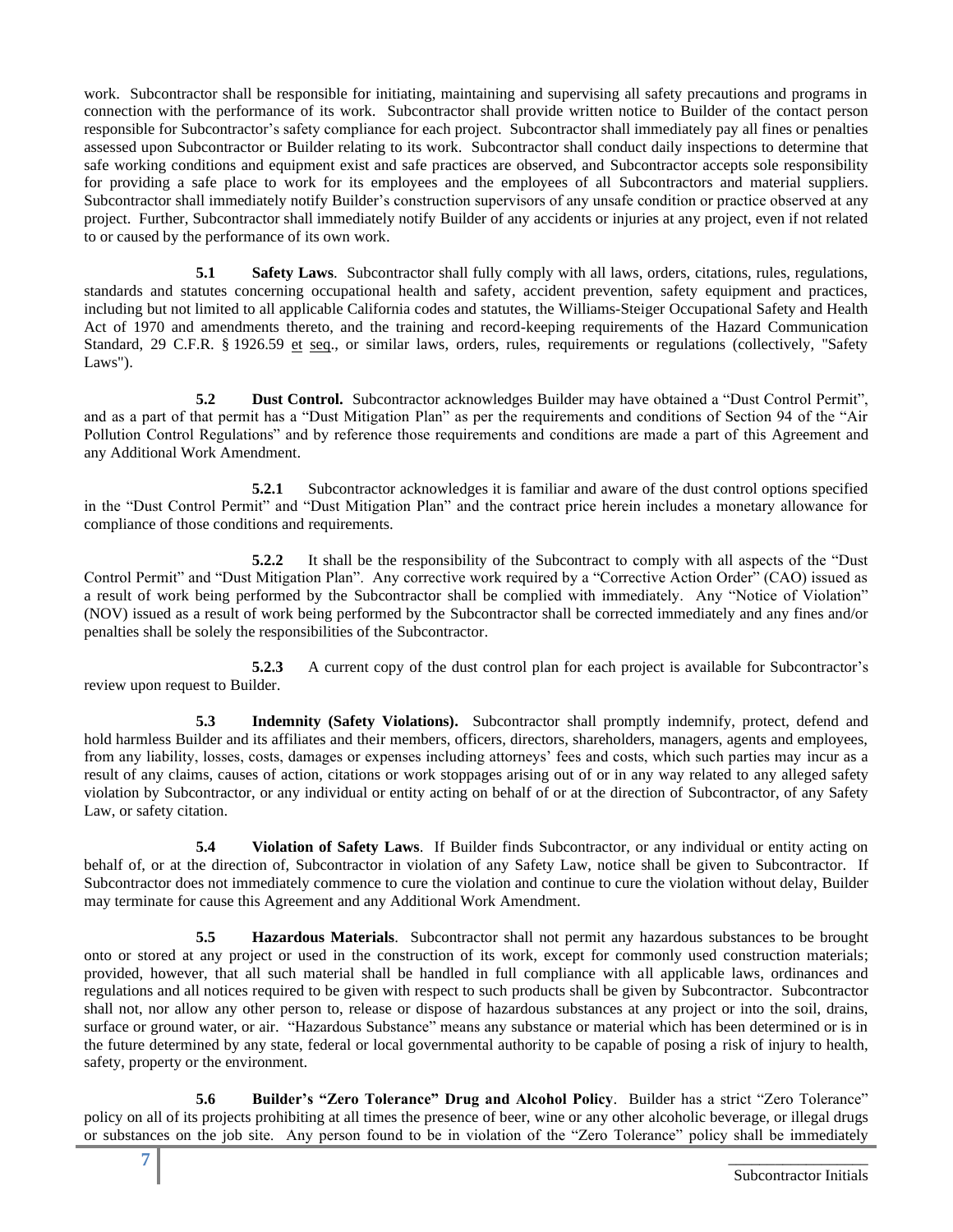escorted from the project, and shall not be permitted to return to the project at any time thereafter for any reason. If Subcontractor allows its employees to bring alcohol and drugs to the project, Subcontractor shall be subject to the fines and penalties as provided below:

**5.6.1** Subcontractor shall at all times be responsible for preventing its employees from bringing alcoholic beverages or illegal drugs or substances on a job site in accordance with Builder's "Zero Tolerance" policy. If Subcontractor's employees are found on site with such beverages, drugs or substances, Subcontractor shall be subject to a two hundred fifty dollar (**\$250)** back charge penalty for each occasion or incident in which Subcontractor or its employees are found to be in violation of the policy.

**5.6.2** If Subcontractor, it employees or Sub-Subcontractors continue to violate the "Zero Tolerance" policy, Subcontractor shall be in breach of this Agreement and the Additional Work Amendment under which the work is being performed, and Builder reserves the right to terminate the same with Subcontractor "for cause" as defined by Section 24.

**5.6.3** In the event alcoholic beverages or illegal drugs or substances are found on the job site but the individual responsible for their presence cannot be identified, each Subcontractor present on the job site and working in the area where the alcohol or drugs where found will be subject to a two hundred fifty dollars (**\$250**) back charge penalty. Any Subcontractor can avoid being penalized by the acts of another subcontractor or its employees by identifying the employee responsible for bringing alcohol or illegal drugs or substances to the job site in violation of the "Zero Tolerance" policy.

**5.7 Job Site Requirements.** Builder requires that the rules listed below be followed and enforced by Subcontractor, its employees, and its sub-subcontractors, on each of its projects:

- (a) **No beer or alcohol on job site;**
- (b) **No drugs (or use of any illegal Substances);**
- (c) No dogs allowed on job site;
- (d) No loud music;
- (e) No glass bottles on job site;
- (f) Each trade is responsible for daily pick up of their trash;
- (g) No exposed nails in lumber;
- (h) Keep all debris off streets (including nails);
- (i) Construction speed limit is 10 mph;
- (j) Absolutely NO unauthorized people allowed on the job site, i.e. spouses, children or friends.

**5.8 Security.** Security on each project is of the highest concern to Builder and the Project Owner. As such, all of Subcontractor's supervisors, foremen, and employees shall, at all times wear identification badges for the purpose of readily and easily identifying persons authorized to be on site during the performance of work, whether during regular construction hours or at some other time. Said identification badges can be obtained from designated Builder's Safety Compliance Officer. In the event Subcontractor's supervisors, foremen, and employees are found to be on site without the appropriate identification badges, Builder reserves the right, in its sole discretion, to fine and/or back charge Subcontractor **fifty dollars (\$50.00)** per violation.

**6. Payment for Work.** Subcontractor shall be paid in accordance with **Exhibit A/Payment Schedule** for performance of the work contained within each Additional Work Amendment ("**Contract Payment**"). The prices, payment schedules and retention amounts, if any, are applicable to all work performed, including all repairs and warranty work. The Contract Payment includes all foreseen and unforeseen increases in costs, taxes, labor, materials, and transportation costs, all of which are to be borne by Subcontractor. All loss or damage arising from any work performed through difficulties or delays which may be encountered, or through weather conditions, shall be borne by Subcontractor. **The intent of Exhibit "A" is to completely cover the cost of the work to be performed and to make each Additional Work Amendment a "No Extra" contract.** The Contract Payment reflects the total payment due to Subcontractor, and Subcontractor shall pay all applicable sales taxes from such payment.

**6.1 Payment Requests.** All invoices requesting Contract Payment must be submitted in writing to Builder's business office no later than thirty (30) days from the performance of any work. No payment shall be due until Subcontractor submits to Builder (i) an invoice and/or Change Order for work completed, and (ii) Conditional/Unconditional/Final Mechanic's Lien Release Forms, as applicable, from all persons who might be entitled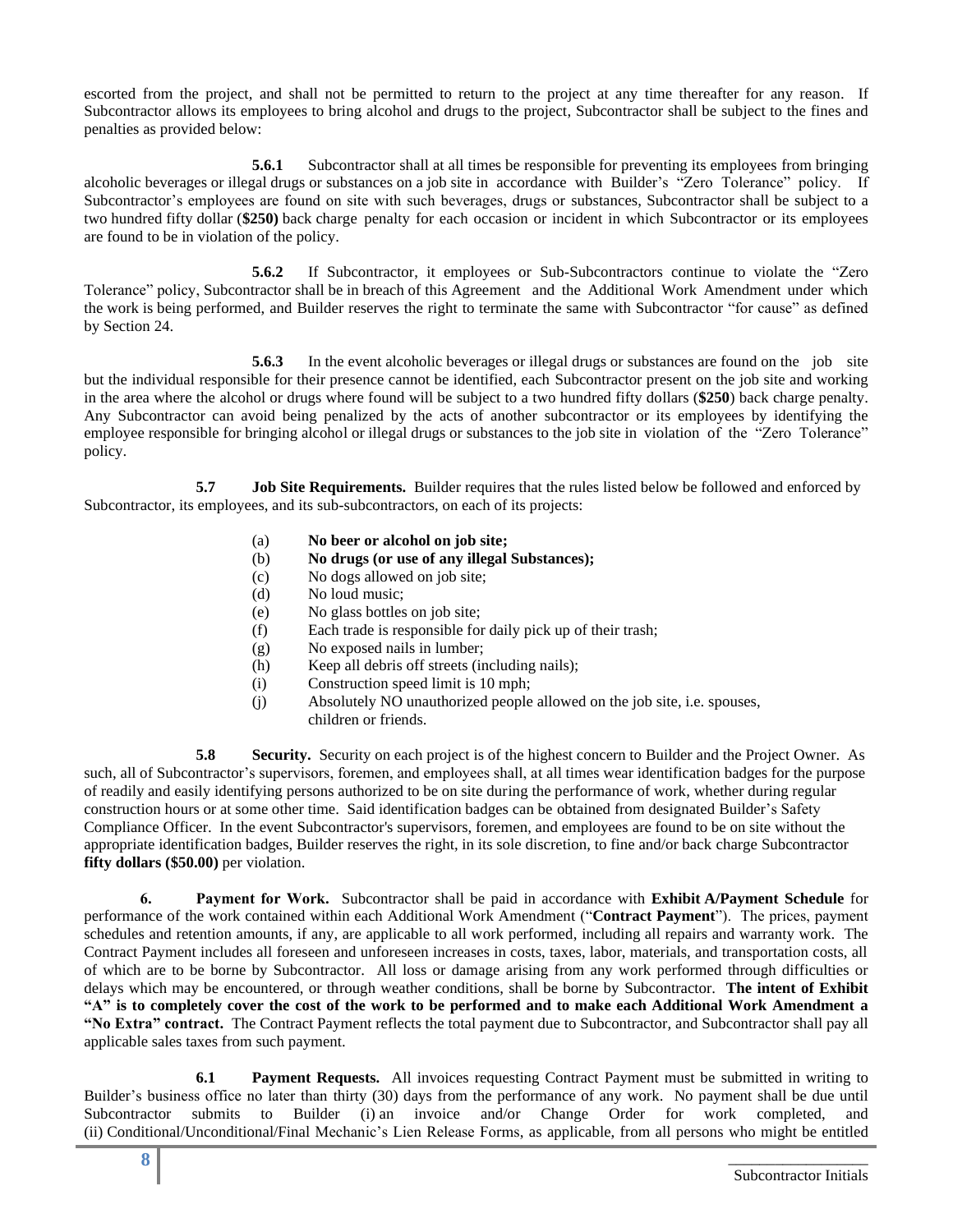to a mechanics' lien, stop notice or labor and material bond against the project relating to that portion of Subcontractor's work for which payment is being requested, and (3) Subcontractor's Federal W-9 form. Submission of any invoice or Change Order for payment shall constitute a confirmation by Subcontractor that all work included therein has been completed. Any invoice for work not completed as of the date of submittal by Subcontractor will be immediately returned by Builder, with no payment for the incomplete work. All submitted invoices approved by Builder will be paid within the statutory time period of seven (7) days following receipt by Builder from the Project Owner of monies received for the work of the Subcontractor as approved for payment by Builder, subject to: (1) the withholding of applicable retention as identified in each Additional Work Amendment; and (2) the withholding provisions provided in Section 6.3, below. Subcontractor acknowledges and agrees that a failure to submit its invoices within such thirty (30) day period may adversely impact Builder's business and result in costs to Builder or cause Builder to lose opportunities to increase revenue or decrease cost, which costs and damages will be borne by Subcontractor.

**6.2 Receipt of Funds From Owner or Project Lender.** Builder's obligation to pay Subcontractor for work performed under this Agreement or any Additional Work Amendment arises only after Builder and Project Owner accept and approve the payment request submitted by Subcontractor as provided in Section 6.1. Subcontractor hereby agrees that the obligation of Builder to make any progress payment or final payment to Subcontractor, or to pay for extra or changed work or any claim by Subcontractor, is timed upon the payment by the Project Owner to Builder for the Subcontractor's work. If the Project Owner or other responsible party (including project lender) delays in making any payment to Builder from which payment to Subcontractor is to be made, Builder (and its sureties) shall have a reasonable time to make payment to Subcontractor before Builder (or its sureties) are obligated to directly make payment to Subcontractor. Nothing in this provision shall limit, waive, or abridge Subcontractor's statutory and Constitutional Mechanic's Lien, Stop Payment Notice, or Bond rights, and Subcontractor agrees to exhaust such rights prior to seeking recovery from Builder (or its sureties). The parties expressly agree that a "reasonable time" shall be enough time for Builder (and its sureties) to complete its pursuit of legal remedies against the Project Owner or other responsible party to obtain payment, including, but not limited to, the pursuit of Mechanic's Lien, Stop Payment Notice, or Bond remedies.

**6.3 Withholding of Payments.** Builder may nullify, void or withhold payments, in whole or in part, in order to protect Builder and/or the Project Owner from loss because of:

- (a) Defective work not remedied, materials not furnished, clean-up not performed;
	- (b) Claims filed or reasonable evidence indicating probable filing of claims (including claims covered by insurance, until such claims are accepted by the insurance carrier);
	- (c) Failure of Subcontractor to make payments properly to its subcontractors and suppliers, or for labor, materials, equipment, transportation or shipping costs, taxes, fees, payments to labor unions and union trust funds, or other claims arising out of the work;
	- (d) Reasonable doubt that the work can be completed for the unpaid balance of the Contract Price;
	- (e) Damage to the work or materials of another subcontractor or Builder;
	- (f) Reasonable indication that the work will not be completed on schedule;
	- (g) Unsatisfactory prosecution of the work by Subcontractor;
- (h) Failure to deliver written guarantees or warranties;
- (i) Failure to obtain the approvals required by any authority having jurisdiction; and
- (j) Defaults which have not been cured by Subcontractor;

When the above grounds are removed by Subcontractor, the applicable amounts withheld (less costs incurred) shall be paid. Builder may require Subcontractor to furnish releases in a form satisfactory to Builder for all claims made under (b) and (c) above, together with supporting invoices, receipts or other records to substantiate the amounts owing or paid as Builder may require.

**6.4 Back Charges.** Builder shall have the right to back charge Subcontractor for any work performed by another subcontractor on the Project attributable to work incorrectly performed or omitted by Subcontractor, or the failure of Subcontractor to perform any other obligation or requirement under this Agreement. Builder shall provide in writing to Subcontractor the basis for and amount of any back charge. Subcontractor shall have fourteen (14) days thereafter to respond in writing to Builder objecting to the basis for or amount of the back charge claimed. If Subcontractor fails to object to any back charge within the time frame allowed, the back charge shall become immediately effective, due and payable on the fifteenth (15<sup>th</sup>) day following receipt of notice from Builder. If any such back charges are not paid by Subcontractor within thirty (30) days of original notification from Builder, such back charges shall incur an interest charge at the highest legal rate per annum until paid in full, in addition to a twenty percent (20%) administrative fee from Builder.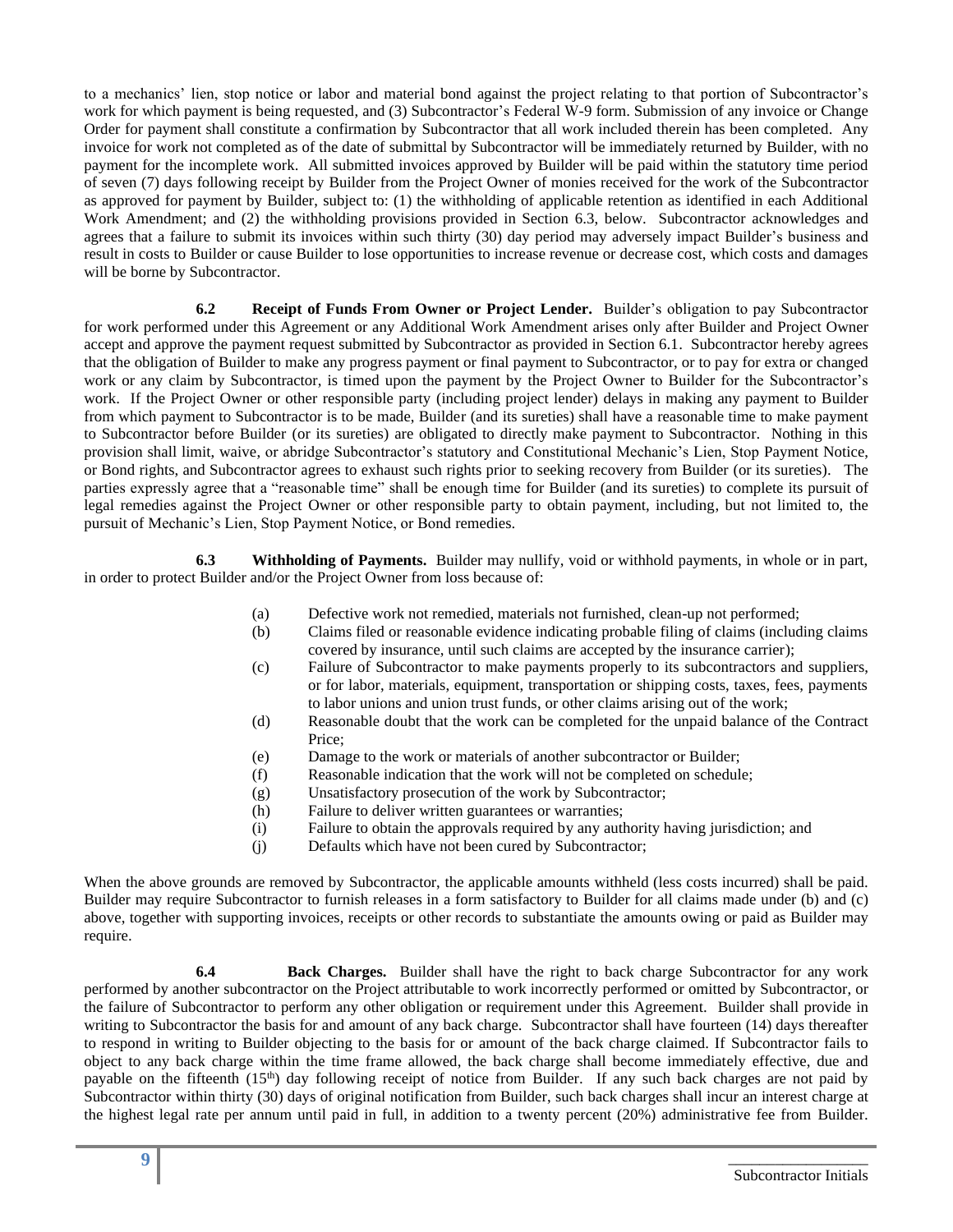Builder shall have the right to offset any unpaid back charges and all accrued interest against any monies owed Subcontractor for the work or any other work on another project under contract with Builder.

**6.5 Title to Work**. Subcontractor warrants that title to all work, including all materials and equipment, will pass to Builder, either by incorporation in the construction or upon receipt of payment by Subcontractor, whichever occurs first, free and clear of all liens, claims, security interests, or encumbrances. Progress payments made for materials or equipment not yet incorporated into any project but accepted by Builder and suitably stored (on or off the project site) shall be made, if at all, in accordance with the Contract Documents. Subcontractor invoices itemizing respective quantities and unit costs of such stored materials or equipment shall accompany all payment applications for stored materials or equipment. At its option, Builder may make payment for stored materials or equipment by joint check to Subcontractor and the applicable supplier or lower-tier subcontractor, and as a condition precedent to any progress payment covering stored materials or equipment, Builder shall require a bill of sale, any necessary Uniform Commercial Code documentation, and proof of proper insurance furnished by Subcontractor and the applicable supplier or lower-tier subcontractor. Materials or equipment accepted by Builder and stored at Subcontractor's premises shall be: (1) fully insured; (2) segregated from other materials or equipment; and (3) clearly marked "Property of Pacific West Development, LP." Materials or equipment accepted by Builder and stored off site other than at Subcontractor's premises shall be: (1) stored in a bonded warehouse; (2) fully insured; (3) segregated from other materials or equipment; and (4) clearly marked "Property of Builder." Nothing in this Section shall relieve Subcontractor from the sole responsibility and liability for all material, equipment, and work upon which payments have been made until final acceptance of such material, equipment, and work by Builder. Further, until materials and equipment are incorporated into the project and accepted by Builder, such materials and equipment shall remain in the care, custody, and control of Subcontractor, and shall be stored at Subcontractor's risk, subject to the storage requirements above.

**6.6 Payment to Subcontractor/Sub-Subcontractors**. Unless otherwise agreed by Builder and Subcontractor, each progress payment and the final payment shall be made by Builder's check payable to Subcontractor. Builder shall not make payment directly to any sub-subcontractor or material supplier, except that Builder shall have the right to make joint checks payable to Subcontractor and the applicable sub-subcontractor or supplier performing the work for which payment is required if Subcontractor is in default under this Agreement or Builder has a reasonable belief that there is a possibility that Subcontractor will not pay or has not paid for such labor, materials, supplies, or equipment used or installed in connection with the Subcontractor's work. Subcontractor's failure to timely pay sub-subcontractor is a breach of this Agreement.

**6.7 Final Payment**. Final payment shall not be due until the work is fully completed and performed in accordance with the project's contract documents and is satisfactory to Builder, and Builder has received all required approvals from the Agencies. Acceptance by Subcontractor of the final payment of the Contract Payment shall constitute a waiver of all claims against Builder under this Agreement, but shall not release Subcontractor from the indemnity provisions set forth in this Agreement (Section 13), or from liability for warranties and warranty service and/or defective work.

**6.8 Payments By Builder Do Not Constitute Acceptance of Work**. No certificate issued or payment made prior to completion and acceptance of its work shall be construed as evidence of acceptance by Builder of any part of Subcontractor's work, or be deemed a waiver by Builder of full compliance with this Agreement.

**6.9 Disputes**. In the event of any good faith dispute arising from Subcontractor's work, Builder may withhold up to 150% of the disputed amount. In the event of such a dispute, including disputes over payment and change orders, Subcontractor shall not cause or permit any delay or cessation of the work under any Additional Work Amendment, or cause delay or disruption of the work of any other subcontractor or contractor on the project, but shall proceed with the performance of the work in accordance with the Additional Work Amendment.

**7. Changes in the Work.** Builder shall have the right to order changes in the work at any time during the project. If Builder orders changes in or to the work, the Contract Payment shall be adjusted accordingly, and the construction schedule may be adjusted, if necessary. All such changes in the work shall be authorized by a "Change Order." Ordinary field modifications which do not substantially increase Subcontractor's cost of the scope of work shall be performed without any price adjustment. Subcontractor shall not perform any changes in the work without a prior written Change Order from Builder bearing a complete description of the scope of work to be performed under the Change Order, the full costs of changes in the work and signed by Builder's designated representative before the commencement of said change in work.

**7.1 Change Order.** A Change Order is considered an amendment to this Agreement and the Additional Work Amendment regarding a particular project, but only effects a change with respect to the Contract Payment, scope of work and construction schedule. Only an authorized agent of Builder can execute a Change Order to the Agreement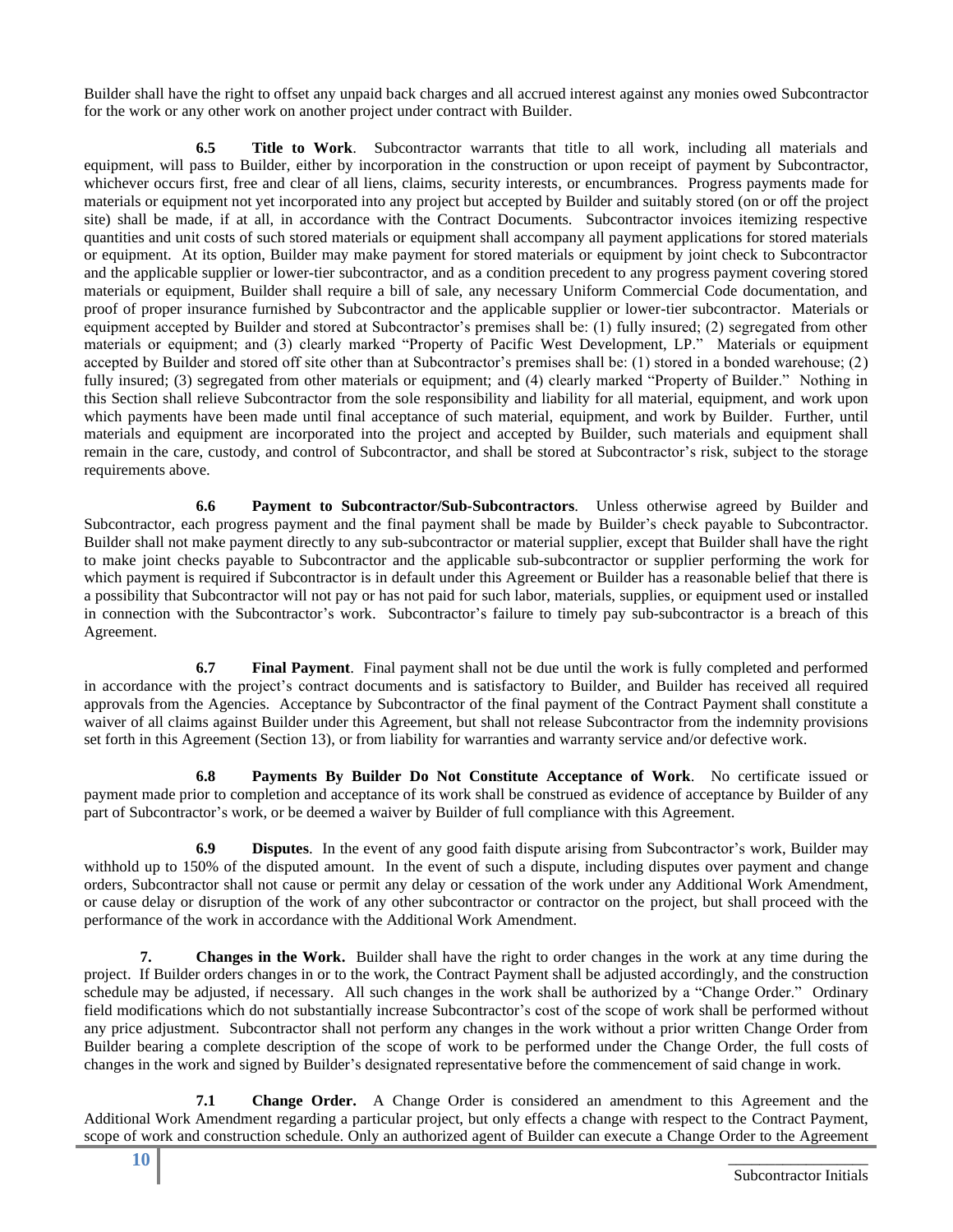or any Additional Work Amendment. Daniel R. Dobron and Andrew J. Dixon are the only authorized agents that can bind the Builder to additional costs. Builder's superintendents, project managers, or any other Builder employee do not have any authority to sign on behalf of Builder or obligate in any way the payment of additional monies to the original Contract Payment. If changes to the construction schedule or scope of work result in an addition to the Contract Payment, that increase must be specifically included in the Change Order or it will not be paid. Once signed, the terms set forth in a Change Order shall fully dispose of all claims by Subcontractor for any adjustment to the Contract Payment and construction schedule as a result of the extra work referenced therein. Subcontractor agrees to submit a written Change Order request to Builder on the day of the occurrence of the event giving rise to the change. Subcontractor's failure to strictly comply with this provision shall be deemed a waiver of Subcontractor's right to assert any such claim for extras or increased material costs.

**7.2 Change Order Proposal**. To initiate a Change Order, Builder will issue a request for proposal to Subcontractor. Immediately upon receipt thereof, Subcontractor shall prepare and submit a proposal to Builder. The proposal shall contain a quantity survey including quantity calculations, area calculations, unit prices, labor hours, labor rates and any other information necessary to provide Builder with a comprehensive undertaking of the proposal and the effect of the change on the project's construction schedule. Once agreed upon by Builder and Subcontractor, Builder shall send to Subcontractor a change order with all information agreed to be included. Subcontractor shall promptly execute change order and immediately send it to Builder. Builder's authorized agent(s) shall then dully execute the change order and then send a fully executed copy of the change order to the subcontractor.

**7.3 Time and Materials**. If Subcontractor and Builder cannot agree upon a price for extra work, Builder shall have the right to direct Subcontractor to perform the extra work on a 'time and materials' basis. Payment for 'time and materials' work shall be based on: (a) the actual cost of materials used at current market prices; (b) actual labor used at current labor rates, (c) actual cost of equipment used at agreed rental rates, and (d) to the sum of (a) and (b) above, add ten percent (10%) for Subcontractor's overhead and profit. No payment shall be due for any 'time and materials' work, however, unless all material, equipment and labor used have been verified by daily tickets duly signed as accepted by Builder's representative.

**8. Liens**. So long as Subcontractor is not in default, payments will be made for work completed in accordance with California law at the times and in the amounts set forth below:

**8.1 Lien Claims.** At all times during the performance of work by Subcontractor, Builder shall be entitled to hold any allowable retention and any statutory sums in accordance with the laws of California for all work in progress. If any lien claim remains outstanding or arises after payments of amounts owed to Subcontractor by Builder, within ten (10) days after written demand from Builder, Subcontractor shall either (i) procure a bond to indemnify Builder and any purchaser of a unit in the project against such lien, or (ii) immediately refund to Builder all monies, including any additional amount necessary to cover all of Builder's attorneys' fees and court costs paid in discharging the lien. Builder shall elect either such remedy in its sole and absolute discretion. If any lien(s) remains unsatisfied after payments of amounts owed to Subcontractor are made, Builder may retain up to one hundred fifty percent (150%) of the amount of the lien(s) until Subcontractor has caused all liens to be released in accordance with this provision.

**8.2 Mechanic's Lien by Subcontractor**. Nothing herein shall operate to waive or restrict Subcontractor's statutory right under California law to file or record a mechanic's lien against the project for which a work of improvement has been or materials supplied.

**8.3 Writ of Attachment/Levy.** In the event Builder or the Project Owner is served with any Writ of Attachment, Writ of Execution, Notice of Levy (Federal or State), or other legal process for any debt or alleged debt of Subcontractor at any time during Subcontractor's work prior to completion, Builder shall automatically be entitled to keep and retain any funds or monies then due Subcontractor for work and materials furnished and/or previously billed and approved but unpaid to Subcontractor. It is understood and agreed that the purpose of the preceding sentence is to guarantee that Builder and the Project Owner shall have sufficient funds with which to complete Subcontractor's duties under this Agreement or any Additional Work Amendment if the suit or levy out of which the above legal process arose should, in Builder's opinion, make it difficult or impossible for Subcontractor to finish its work. Service upon Builder of such process shall be deemed a breach of this Agreement, and Builder shall give Subcontractor five (5) days' written notice to remove said levy. Subcontractor's failure to do so shall entitle Builder to the same rights as set forth in Section 24 of this Agreement.

**9. Independent Contractor Status.** Subcontractor is an independent contractor and no other relationship between Builder and Subcontractor exists. At no time shall Subcontractor be deemed a partner, agent, employee, member or manager of Builder or any Project Owner.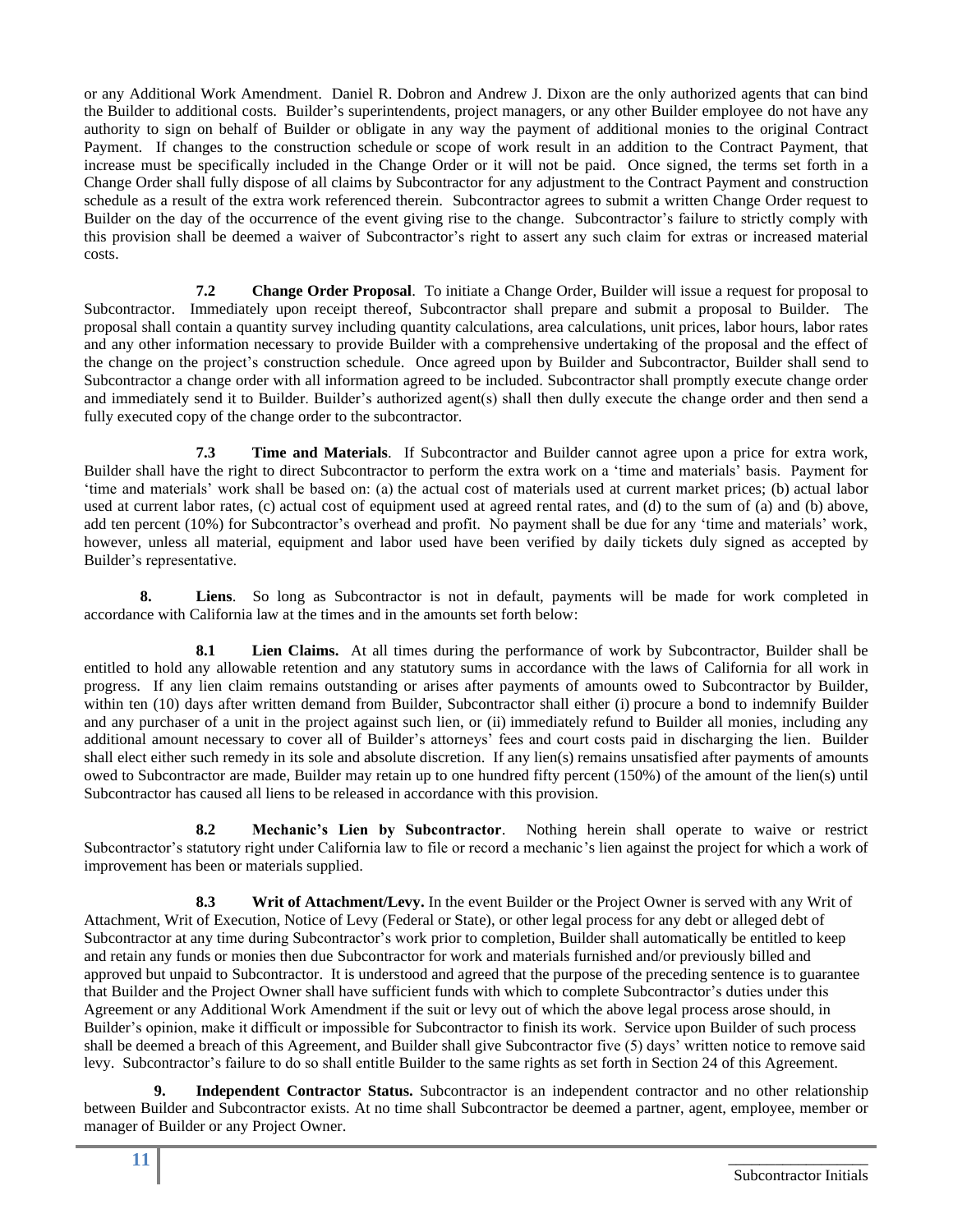**9.1 Subcontractor's Employees.** Subcontractor assumes responsibility and shall be liable to Builder for all acts and omissions of the Subcontractor's agents and employees, all sub-subcontractor and their agents and employees, and other persons performing portions of the work under a contract with the Subcontractor. All personnel used by Subcontractor in the performance of its work shall be qualified to perform their assigned tasks. Subcontractor further agrees to provide written notification to all of its present and future employees of Subcontractor's provision for Workers' Compensation insurance.

**9.2 Taxes**. Subcontractor acknowledges that this is a lump sum contract and that Subcontractor shall be solely responsible for all withholding, Social Security, State unemployment and other similar taxes for Subcontractor's employees, agents or permitted sub-subcontractor. In addition, Subcontractor shall pay all applicable sales or use taxes on labor provided and materials furnished or otherwise required by law in connection with the work. Subcontractor's allocated taxes will not be collected for nor paid by Builder.

**10. Discipline**. Subcontractor shall at all times enforce strict discipline and good order among its agents, employees and sub-subcontractor. Any person adjudged by Builder in its sole discretion to be incompetent, disorderly, or otherwise unsatisfactory shall be immediately and permanently removed from the project on which Subcontractor is performing work.

**11. Warranties.** In addition to all other expressed or implied warranties, Subcontractor warrants that (i) all materials and equipment furnished shall be new, unless otherwise expressly required or permitted by this Additional Work Amendment, and of the best quality within the scope of the bid and free from defect and faults, (ii) all workmanship and services furnished will be of the best quality within the scope of the bid, free from faults and defects, (iii) its workmanship and materials are in full accordance with the one (1) warranty provided by Builder and the Project Owner to homeowners, which Subcontractor has read, understands and by which Subcontractor agrees to be bound, and (iv) all work shall be in strict conformance with the requirements of the Contract Documents and all applicable Agencies and Codes. At Builder's request, Subcontractor shall furnish satisfactory evidence of the quality and type of materials and equipment furnished. All work not conforming to all of Subcontractor's express and implied warranties, including substitutions not approved and authorized by Builder, is "Defective Work". Subcontractor shall promptly repair and make good all Defective Work in accordance with this Agreement. Subcontractor's obligation to repair and correct its work or respond to warranty claims as may be necessary shall be triggered upon the performance of its work, and the failure of Owner and/or the project lender to disburse funds to Builder in which to pay Subcontractor for its work under this Agreement shall not act to relieve Subcontractor of the obligation to repair and correct and warranty its work within the period established by this Agreement.

**11.1 Assignment of Warranties.** Upon final completion of the work, Subcontractor agrees to assign to Builder and the Project Owner any and all manufacturer's warranties relating to its work.

**11.2 Deliveries to Subcontractor.** Prior to completion of its work, Subcontractor will provide to Builder all documents prepared by or on behalf of or by Subcontractor, including all manufactured products' maintenance, preventative maintenance, and limited warranty information. Subcontractor shall furnish all warranties and/or guarantees by manufacturers on appliances and equipment and shall furnish all certificates required to the Project Owner and Builder for assignment to third parties.

**11.3 Call Back Responsibility**. For the greater of the applicable period after the Close of Escrow specified in any applicable law, ordinance, administrative rule or guideline, or development agreement or other similar agreement or document related to the project, or, the applicable period after the Close of Escrow specified in any written warranty provided by Builder ("**Warranty Period**"), but in no event shorter than one (1) year from the date of first occupancy of the residential unit by any third party after purchase, Subcontractor shall correct any Defective Work ("**Corrective Work**") promptly upon receipt of notice from Builder ("**Notice of Defect**"). Subcontractor shall schedule the Corrective Work within seventy two (72) hours after receipt of the Notice of Defect from Builder and shall commence corrective work not later than seven (7) days after receipt of the Notice of Defect, except in an emergency, in which case Subcontractor shall commence Corrective Work within four (4) hours, and Subcontractor shall diligently and continuously complete the Corrective Work to the reasonable satisfaction of Builder. If Subcontractor fails to commence or diligently and continuously complete the Corrective Work in accordance with this provision, Builder shall have the right, but not the obligation, to perform the Corrective Work. If Builder performs the Corrective Work, immediately upon demand Subcontractor shall reimburse Builder the full cost of such Corrective Work, plus twenty percent (20 %) for Builder's overhead and administration costs. Builder's Customer Service Representative will sign off on the contracted retention when all Corrective Work has been completed. Subcontractor shall be responsible for maintaining all scheduled appointments. If any appointment with a homeowner or customer service representative is missed or cancelled by Subcontractor within twenty four (24) hours of the scheduled appointment time, there will be a one hundred dollar **(\$100.00)** fee levied against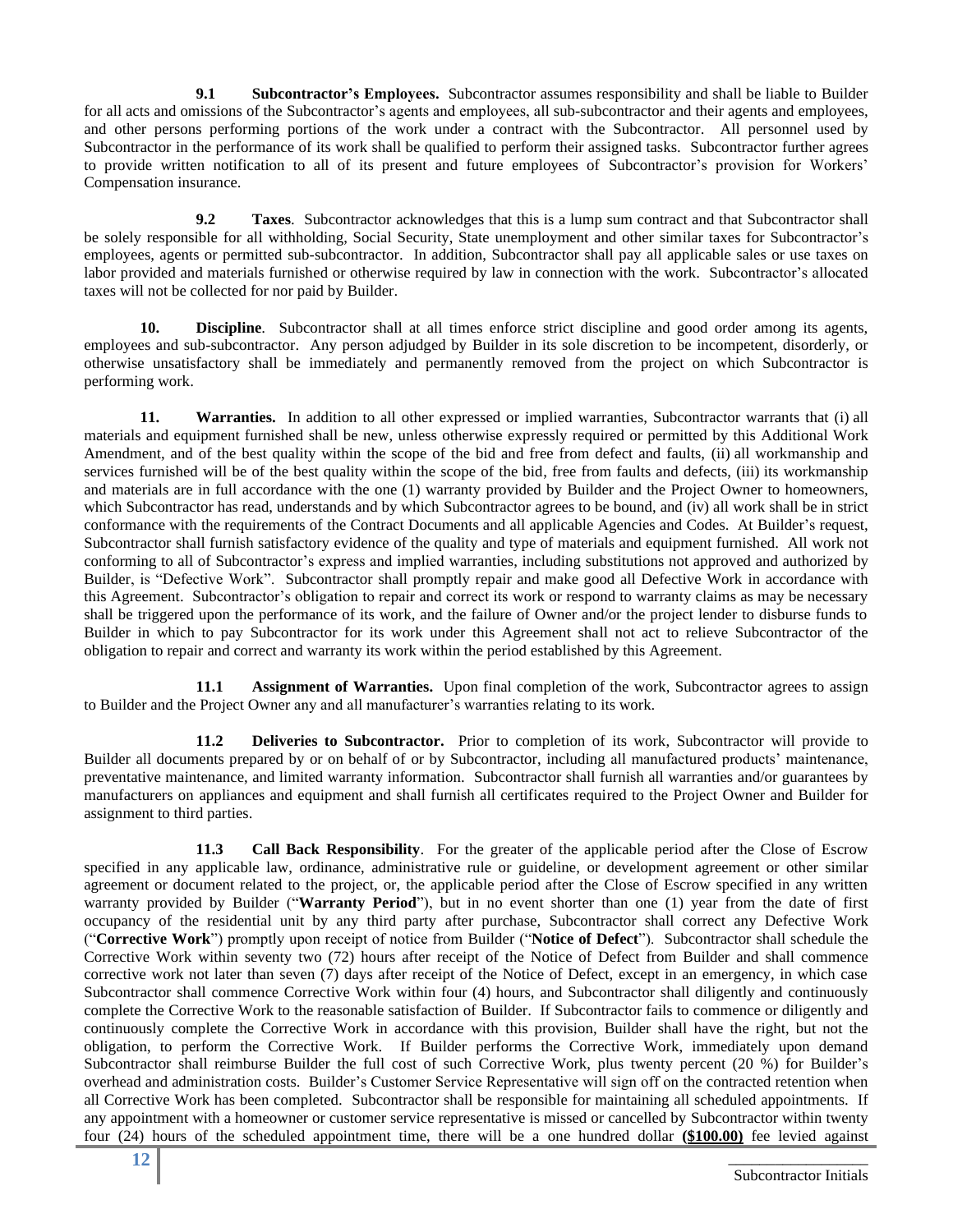Subcontractor. Such fee may be waived by Builder in its sole discretion if Subcontractor reschedules the appointment more than twenty four (24) hours before the scheduled appointment time. To ensure that Builder is able to reach Subcontractor in the event of an emergency requiring immediate Corrective Work, Subcontractor must provide an emergency telephone number, which Subcontractor represents and warrants shall be answered twenty four (24) hours a day, seven (7) days a week. Subcontractor's obligation to repair and correct its work or respond to warranty claims as may be necessary shall be triggered upon the performance of its work, and the failure of Owner and/or the project lender to disburse funds to Builder in which to pay Subcontractor for its work under this Agreement shall not act to relieve Subcontractor of the obligation to repair and correct and warranty its work within the period established by this Agreement.

**11.4 Right to Repair Act**. Subcontractor agrees to cooperate with Builder in connection with any matters relating to the California Right to Repair Act (SB800), including, without limitation, at Builder's request, (i) providing copies of all applicable documents described in Section 912 of the Right to Repair Act, and (ii) participating in the non-adversarial procedures set forth in Sections 910 through 938 of the Right to Repair Act, including attending any inspections and providing destructive testing services and/or repair services in connection therewith ("**Non-adversarial Procedures**"), at Subcontractor's sole cost and expense. If Subcontractor fails or refuses to participate in any Nonadversarial Procedures, Builder will have the right to correct any Defective Work or non-conforming work ("Corrective Work"), and Subcontractor shall, upon demand, immediately reimburse Builder the full cost of such Corrective Work (which shall include the cost of any destructive testing services that Subcontractor is obligated to perform under this Section), plus twenty percent (20%) for Builder's overhead and administration costs. Builder shall also be entitled to recover reasonable attorney's fees and costs incurred in responding to a claim made pursuant to the Right to Repair Act. If the owner of any unit within the project or any homeowners association for the project elects to have any Defective Work repaired by a contractor other than Subcontractor pursuant to the Right to Repair Act, then Subcontractor shall, upon demand, immediately reimburse Builder the full cost of such Corrective Work as charged by said owner. Subcontractor's obligation to repair and correct its work or respond to warranty claims as may be necessary shall be triggered upon the performance of its work, and the failure of the Project Owner and/or the project lender to disburse funds to Builder in which to pay Subcontractor for its work under this Agreement shall not act to relieve Subcontractor of the obligation to repair and correct and warranty its work within the period established by this Agreement. Further, in addition to the dispute resolution procedure in Section 19 of this Agreement, which governs any claims, disputes, and controversies between Builder and Subcontractor not involving home buyers or homeowners associations for a project (if any), Subcontractor further agrees to comply with all dispute resolution provisions agreed upon by and between Builder and the Project Owner or otherwise as required by law governing any claim, dispute, or controversy relating to or arising out of the work, which involves a claim asserted by a home buyer or by a homeowners association for a project. Subcontractor acknowledges that in connection with residential projects, Builder may adopt or enter into with the Project Owner or the home buyers additional agreements or obligations to comply with California Civil Code Sections 895 et seq. or other applicable law. Subcontractor acknowledges and agrees that any and all claims, disputes, and controversies between or among any home buyer, homeowners association, Builder, and Subcontractor will be subject to the terms and conditions set forth in such agreements, if any, and Subcontractor agrees to be bound by and participate in any and all dispute resolution procedures, provisions, and requirements set forth in such agreements, at Builder's sole discretion

**11.5 Miscellaneous.** The performance/fulfillment of any warranty repair responsibilities by Builder or any other third party under this Agreement or applicable law will not affect, minimize or in any way obviate Subcontractor's warranty obligations, Subcontractor's indemnity provided for herein, or the ability of Builder to request Subcontractor to perform warranty services in the future. Subcontractor shall be responsible for enforcing any and all warranties given by its sub-subcontractors, suppliers or manufacturers. All warranties and guarantees pursuant to this Section 11 are in addition to any special warranty contained in the contract documents or available under applicable California law. Further, all such guaranties and warranties shall inure to the benefit of Builder's successors and assigns, the third-party purchasers of the units and the homeowners association for the project, if any. The obligations under this Section 11 shall survive both final payment for Subcontractor's work and the expiration or termination of this Agreement. Any failure to correct Defective Work pursuant to this Section 11 shall constitute a breach of this Agreement. Subcontractor shall insert the terms of this Section 11 in all sub-subcontractors and/or agreements executed in connection with the work to be performed under this Agreement and shall pass such provision to its sub-subcontractors. The foregoing is in addition to all other warranties or obligations of Subcontractor provided by law or otherwise and not in limitation of periods of applicable statutes of limitation.

**12. Subdivision Rules**. Subcontractor shall comply fully with all rules, regulations and restrictive covenants governing the subdivision in which the work is performed, including without limitation, rules, regulations and restrictions (i) establishing hours and/or days that work may be performed; (ii) governing storage of materials on the job location; and (iii) regulating trash pick-up and waste collection at the job location.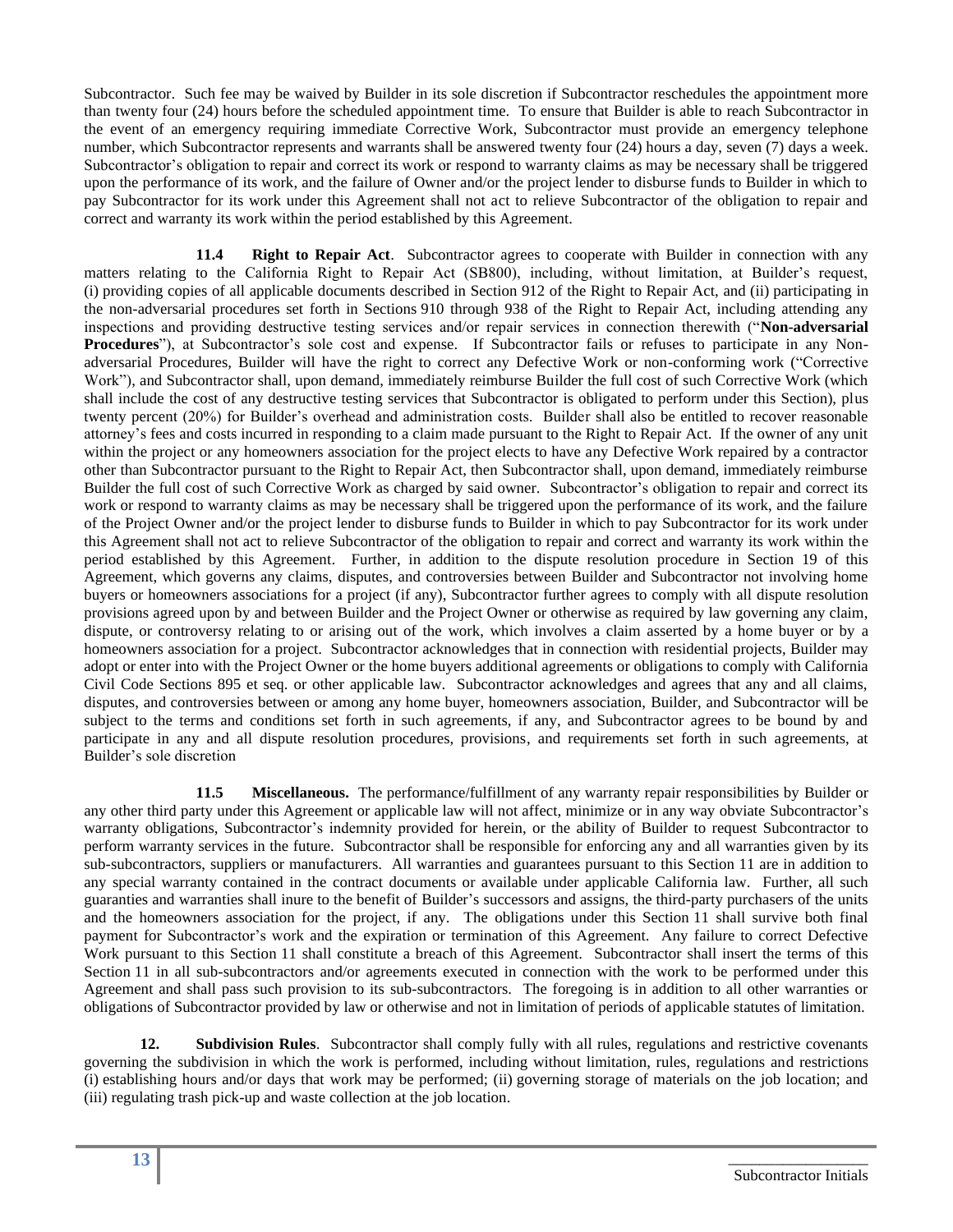**13. Indemnity and Defense of Builder and Project Owner**. Subcontractor shall indemnify, defend and hold harmless Builder, Project Owner and their officers, agents, employees and joint venture partners as follows:

#### **13.1 Residential Projects.**

**13.1.1 Third Party Construction Defect/SB 800 Claims.** In connection with the performance of the work under this Agreement and any subsequent Additional Work Amendment, and to the fullest and broadest extent permitted by law, Subcontractor shall promptly indemnify, defend and hold harmless Builder and each Project Owner, and their officers, agents, employees and joint venture partners, from and against any and all third party construction defect claims, losses, damages, demands, suits, injuries and liabilities (regardless of legal theory alleged, and including any claims made pursuant to California *Civil Code* Section 895 et seq. (SB 800)) arising from or relating to (1) any failure by Subcontractor to perform its obligations under this Agreement, Additional Work Amendment or contract documents, (2) any failure by Subcontractor to perform its work in a good and workmanlike manner, free of defect, and in accordance with accepted and applicable building industry standards and codes, (3) any failure by Subcontractor in the performance of its work resulting in any condition or "actionable defect" as defined in California *Civil Code* Section 896, and (4) any damage, loss of use of, loss of income from, or destruction of any property, however caused, suffered by any third party, Builder and/or Project Owner and their officers, agents, employees and joint venture partners, including all costs of litigation, mediation, arbitration and attorney's fees, arising out of or relating to the work performed by Subcontractor.

**13.1.1.1** Pursuant to California *Civil Code* Section 2782, the scope of indemnity to be provided by Subcontractor for any construction defect claim does not apply to any portion or any defect claims, losses, damages, injuries and liabilities arising from or relating to the negligence of Builder and/or Project Owner, and does not include those damages, claims or damages arising out of Builder's and/or Project Owner's negligence. Otherwise, the parties intend Section 13.1.1 to be interpreted as the broadest indemnity provision provided for under California law in favor of Builder and Project Owner.

**13.1.1.2** With respect to any claim made pursuant to California Civil Code Section 895 et seq. (SB 800), Subcontractor's agreement to perform to any correction or repair to its work shall not relieve it of the defense obligation to Builder and/or Project Owner. Subcontractor shall remain liable to Builder and/or Project Owner for its proportionate share of liability of the claimed defects and damages of any defense fees and costs incurred by Builder and/or Project Owner in investigating and responding to any such claim. The cost of defense attributed to Subcontractor shall be equal or approximate to its proportionate share of liability to any third party for the alleged defects and damages attributable to the work performed under this Agreement.

**13.1.2 All Other Claims or Losses on Residential Projects.** With the exception of those claims or matters identified in Section 13.1.1 arising from construction defects**,** Subcontractor shall, to the fullest extent permitted by law, indemnify, defend and hold harmless Builder and Project Owner and their officers, agents, employees and joint venture partners from and against all other types and kinds of claims, losses, damages, demands, suits, injuries and liabilities (regardless of legal theory alleged), including all costs of litigation, mediation, arbitration and attorney's fees, arising from or relating to (1) any failure by Subcontractor to perform its obligations under this Subcontract Agreement, (2) any damage suffered by Builder and/or Project Owner and their officers, agents and employees relating to the work performed by Subcontractor, (3) the death of or injury to any person, or the damage to, or, loss of use of, loss of income from, or destruction of any property, however caused, relating to the work performed by Subcontractor, or (4) Subcontractor's use of Builder's equipment, labor or facilities regardless of whether (a) Builder shall have consented to such use, or (b) the death, injury or damage shall have been caused by unsafe conditions. Subcontractor's obligation to indemnify, defend, and hold harmless Builder and Project Owner under this Section 13.1.2 applies regardless of any active or passive negligence by Builder (or its officers, agents and employees) or any passive negligence by the Project Owner (or its officers, agents and employees), but shall not apply to the sole negligence or willful misconduct of Builder or Project Owner.

 **13.1.3 Right to Indemnity and Defense.** The duty and obligation of Subcontractor to defend the Builder, Project Owner and officers, agents, employees and joint venture partners herein shall arise immediately upon the Subcontractor's receipt of notice of any such claim asserted against Builder and/or the Project Owner, and/or Subcontractor by any third party, and the communication of the same by Builder and/or the Project Owner to Subcontractor, pursuant to the notice requirements provided by this Agreement. A finding of negligence or the proving of liability on behalf of Subcontractor in the performance of its work shall not be a pre-requisite or required condition to trigger Subcontractor's immediate duty and obligation to defend Builder and Project Owner. Upon receipt of the tender of the defense and indemnity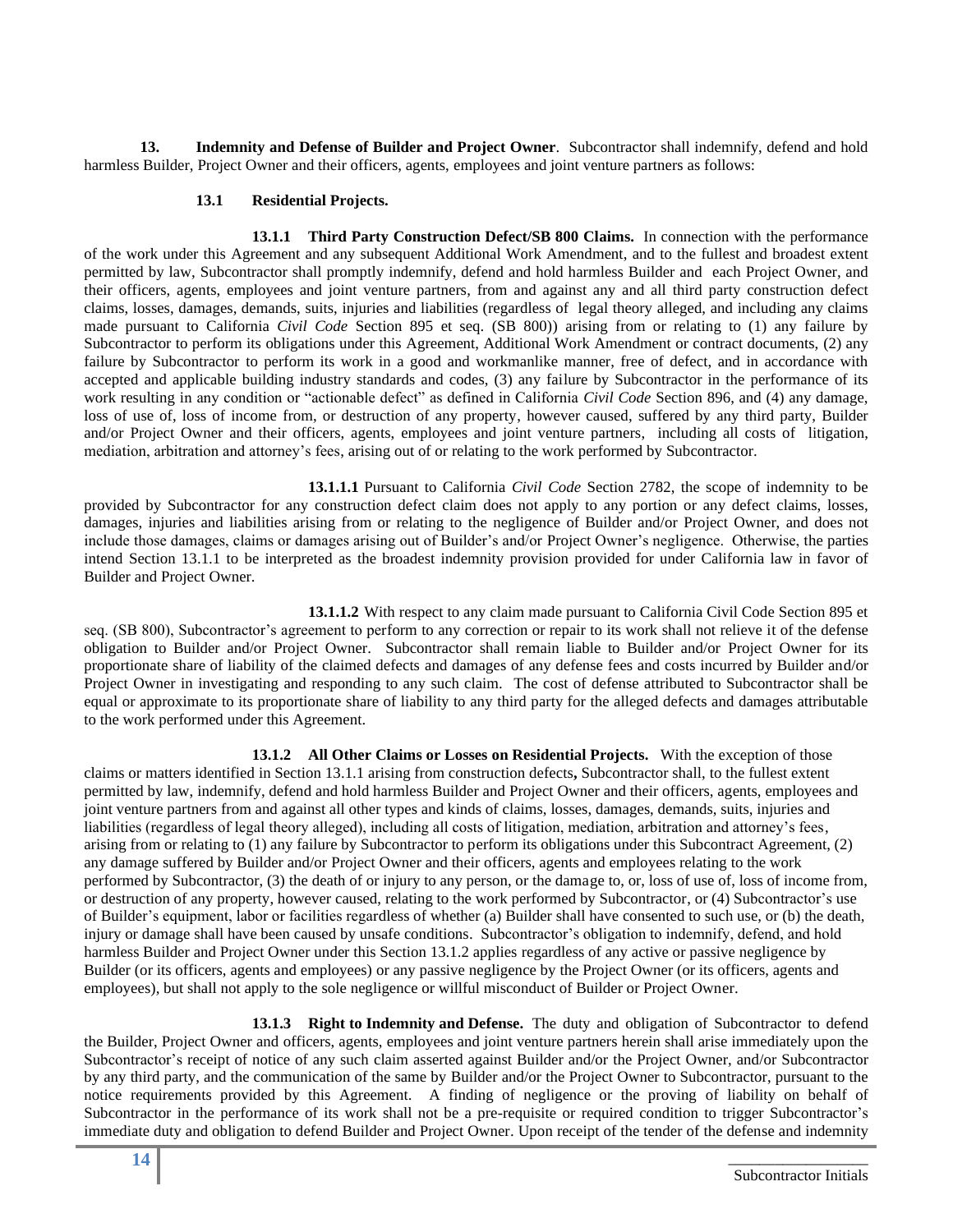of Builder and Project Owner, Subcontractor shall within forty-eight (48) hours communicate to Builder, or its designated counsel of record, (1) receipt, acknowledgment and acceptance of the tender of defense, and (2) shall pay promptly when due and as incurred all attorneys' fees and costs, including all expert fees and costs of litigation, generated in the defense of Builder and Project Owner, as to the entire action and including bonds and the costs of appeal. No obligation of Subcontractor to Builder and Project Owner shall be lessened, reduced, delayed, or affected by the existence of other potential or actual indemnitors or insurers, or by Subcontractor's rights against any third party to contribution, subrogation, or pro-ration.

**13.2 Non-Residential Projects.** In connection with the performance of the work under this Agreement and any subsequent Additional Work Amendment on any non-residential project, and to the fullest and broadest extent permitted by law, Subcontractor shall indemnify, defend and hold harmless Builder and Project Owner, and their officers, agents, employees and joint venture partners, as set forth in Section 13.1.2, above, except that in addition to the exclusions identified in Section 13.1.2, above, Subcontractor also shall not be obligated to indemnify or defend Builder against claims arising from Builder's active negligence. In addition, Subcontractor's defense obligation shall comply with California Civil Code section 2782.05.

**13.3 Release and Waiver of Claims.** To the fullest extent permitted by law, neither Builder nor the Project Owner, or their officers, agents, employees or joint venture partners, shall be liable to Subcontractor for death of or injury to any person, or damage to or loss of use of, loss of income from, or destruction or any property, from any cause during the performance of Subcontractor's work (including without limitation fire, earth settlement, earthquake, theft, embezzlement, riot, or civil commotion). Subcontractor hereby releases and waives Builder and each Project Owner and their officers, insurers, agents and employees therefrom, from all such claims against Builder and/or each Project Owner and/or their officers, insurers, agents and employees.

**13.4 General Requirement**. Subcontractor's obligations to indemnify, defend, and hold harmless Builder and Project Owner under this Section 13 shall not in any way be limited by Subcontractor's insurance obligations or requirements, or by a restriction on the amount or type of damages, compensation, or benefits payment by or for Subcontractor under workers' compensation, disability, or other laws or regulations. Subcontractor's indemnity and defense obligations shall extend to all claims, losses, damages, demands, suits, injuries, and liabilities occurring at any time during performance or after completion of the work, even if the Additional Work Amendment or this Agreement is terminated. Payment by Builder is not a condition to enforcing Subcontractor's indemnity and defense obligations.

## **14. Insurance.**

# **On those projects subject to an Owner Controlled Insurance Program (OCIP), the following insurance requirements shall apply to Subcontractor:**

**14.1** Subcontractor shall refer to and comply with **Exhibit E/Owner Controlled Insurance Program** to the Additional Work Amendment prior to the commencement of any work on any of Builder's projects. Subcontractor understands and acknowledges it is required to enroll in the OCIP, and to pay a portion of the coverage premium prior to the commencement of any work at any project. Subcontractor is required to provide copies of the Subcontractor's liability insurance declaration and rate pages. In addition to its participation in the OCIP, Subcontractor agrees to procure and maintain during the time of performance of any work for Builder the additional insurance coverages set forth below:

**14.1.1 Commercial General Liability**. In addition to the requirement for enrollment and participation in the OCIP coverage provided Builder and the Project Owner, for all offsite work and other activities of Subcontractor related to the performance of work not actually performed on the project which is not covered by the OCIP, or in the event of claim, loss, damage or other event attributable to the work of Subcontractor which is otherwise not covered by the OCIP Policy, Subcontractor shall at all times during the performance of its work procure and maintain Broad Form Commercial General Liability Insurance on an Occurrence Form, containing a per occurrence limit of no less than one million dollars (\$1,000,000), and an aggregate limit of no less than two million dollars (\$2,000,000.00) protecting against bodily injury, property damage, personal injury, products, and completed operations claims arising from the exposures arising from and/or relating to all of Subcontractor's off site work and activities.

**14.1.2 Worker's Compensation**. Worker's Compensation Insurance that provides statutorily required benefits and coverage such that Builder will have no liability to Subcontractor's personnel, employees or agents, and Employer's Liability insurance in an amount not less than one million dollars (\$1,000,000) for each accident for bodily injury, one million dollars (\$1,000,000) policy limit for bodily injury by disease and one million dollars (\$1,000,000) for each employee for bodily injury by disease. Worker's Compensation Insurance is required regardless of the number of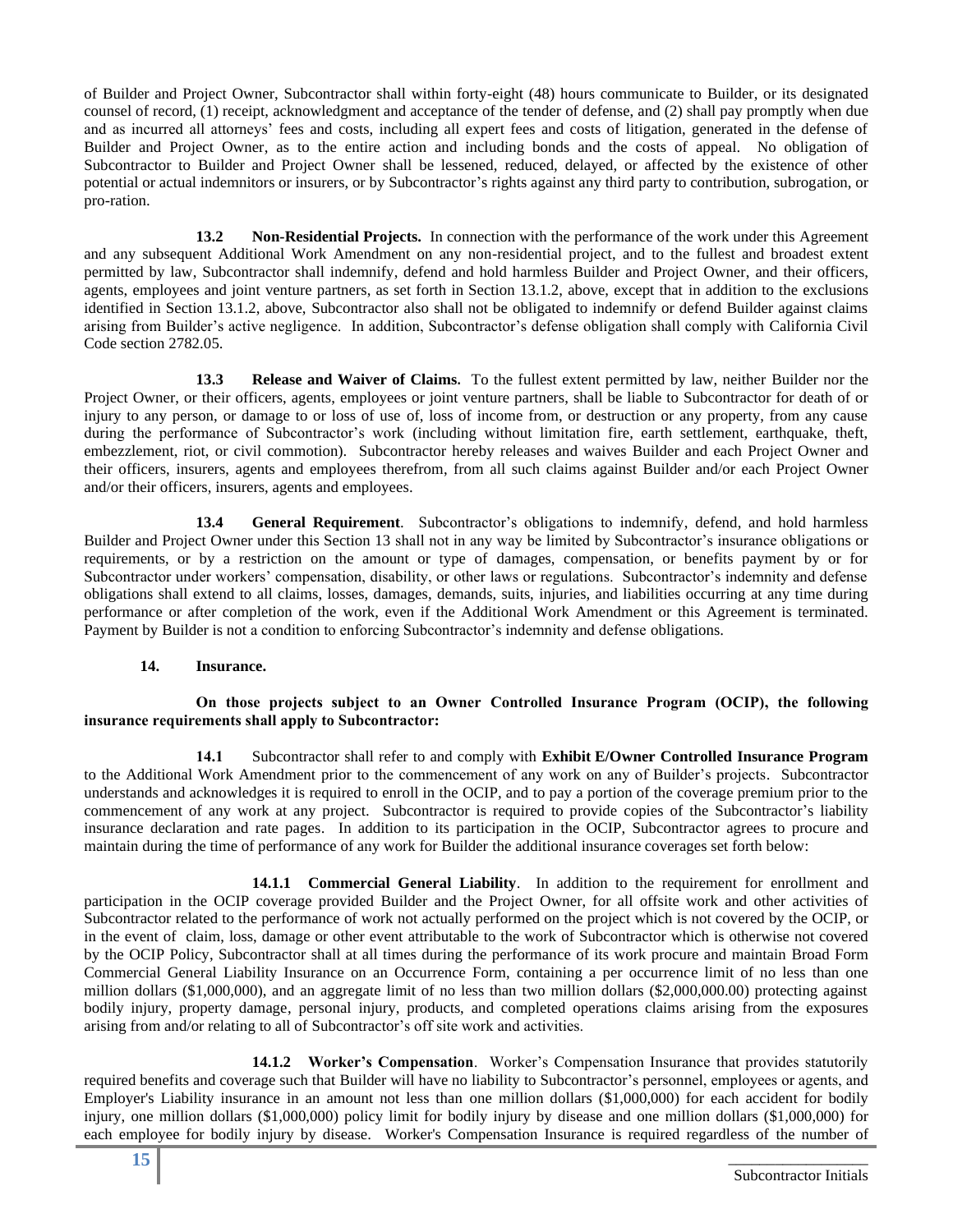employees. All such insurance shall contain express waivers and endorsements providing that each insurance underwriter waives all of its rights of recovery by subrogation, or otherwise, against Builder, any lender on each project, the Indemnitees, and any of their consultants, and Subcontractor's agents, employees and representatives.

**14.1.3 Automobile Liability**. Commercial Automobile Liability Insurance coverage with limits of not less than a combined single limit of one million dollars (\$1,000,000) per occurrence specifying "all autos" coverage or "all owned, leased, hired or non-owned autos."

**14.1.4 General Requirements**. All insurance coverages required herein shall be carried continuously during the time of performance of any work with insurance companies acceptable to Builder, in its sole and absolute discretion. The amounts and types of insurance set forth herein are the minimums required by Builder and shall not be substituted for an independent determination by Subcontractor of the amounts and types of insurance which Subcontractor shall determine to be reasonably necessary to protect itself and the its work.

**14.1.5 Certificates of Insurance**. Prior to beginning any work on any project, Subcontractor shall provide evidence that such insurance is in full force by furnishing Builder with a Certificate of Insurance, or certified copies of the above policies. Each Certificate of Insurance or policy shall contain an unqualified clause to the effect that the policy shall not be subject to cancellation, nonrenewal, adverse change, or reduction of amounts of coverage without thirty (30) days' prior written notice to Builder.

**14.1.6 Withholding of Payment Due to lack of Insurance.** Notwithstanding the foregoing, if Subcontractor fails to provide Builder evidence of insurance required hereunder, Builder shall be entitled, but shall not be obligated, to withhold from Subcontractor amounts otherwise payable to Subcontractor for its work in an amount established by Builder, in its sole and absolute discretion, necessary to pay the cost of insurance associated with Subcontractor's personnel, employees or agents under Builder's worker's compensation and/or general liability insurance, as well as an administrative fee for permitting such coverage, such withholding being expressly acknowledged and authorized by Subcontractor's execution of this Agreement and any Additional Work Amendment providing for the work.

**14.1.7 Subrogation**. Subcontractor and its insurers hereby waive, release and discharge all rights of recovery by subrogation or otherwise (including, without limitation, claims relating to deductible clauses, inadequacy of limits of any insurance policy, insolvency of any insurer, limitations or exclusions of coverage) against Builder, each Project Owner or any lender on the project, the Indemnitees, and any of their consultants, Subcontractors, agents, employees and representatives. A waiver of subrogation shall be effective as to any individual or entity even if such individual or entity (a) would otherwise have a duty of indemnification, contractual or otherwise, (b) did not pay the insurance premium directly or indirectly, and (c) whether or not such individual or entity has an insurable interest in the property damaged.

## **On those projects where an Owner Controlled Insurance Program is not available or otherwise provided by the Builder, the following insurance requirements shall apply to Subcontractor:**

**14.2** Subcontractor shall not commence any work on any project until it obtains all forms of insurance as set forth below. Builder will not permit Subcontractor to commence any portion of the work on any project until Subcontractor has complied with all of the insurance requirements described in this Section 14.2.

All Insurance described under this Section 14.2 to be carried by Subcontractor will be maintained by Subcontractor at its sole expense with insurance carriers licensed and approved to do business in California, having a general policyholders rating of not less than an "A-" and financial rating of not less than "VIII" in the most current Best's Key Rating Guide. In no event will such insurance be terminated or otherwise allowed to lapse prior to termination of this Agreement or any Additional Work Amendment, or such longer period as may be specified herein. Should Subcontractor fail in whole or in part to comply with any of the requirements set forth in this Section 14.2, such a failure shall be deemed a material breach of this Agreement, thereby entitling Builder to all available legal remedies. Subcontractor may provide the insurance described in this Section 14.2 in whole or in part through a policy or policies covering other liabilities and projects of Subcontractor; provided, however, that any such policy or policies shall: (a) allocate to the project the full amount of insurance required hereunder, and (b) contain, permit or otherwise unconditionally authorize the waiver contained in Paragraph 14.2.6 of this Section 14.2.

**14.2.1 Commercial General Liability Insurance.** At all times during the performance of all on site and offsite work on any project for Builder, Subcontractor shall maintain Comprehensive or Commercial General Liability Insurance on an "occurrence basis, with reasonably acceptable deductibles, not to exceed \$25,000, with a combined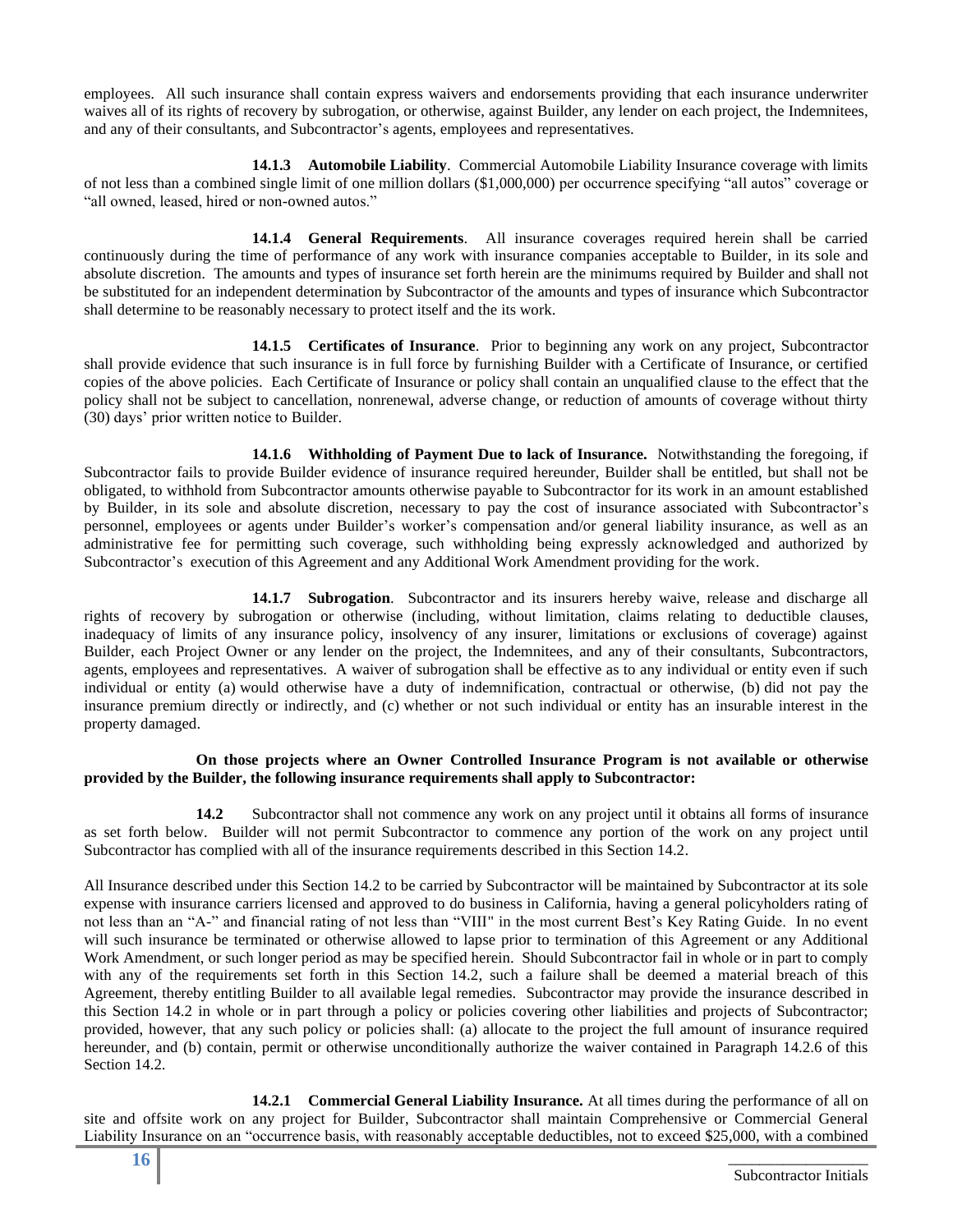single limit for bodily injury and property damage of One Million Dollars (\$1,000,000), or limit carried whichever is greater, covering Operations, Independent Subcontractors, Products and Completed Operations (for 10 years after Final Acceptance), Contractual Liability specifically covering the indemnification contained in Section 13 of the Agreement, Broad Form Property Damage including Completed Operations, Severability of Interest and Cross Liability clauses, Prior Acts Exclusion stating the General Liability policy shall not include any limitation of coverage and/or exclusion including but not limited to Prior Acts Exclusion and/or condominium/detached housing exclusion, Personal Injury and Explosion, Collapse and Underground Hazards (X,C,.U). The limits of liability specified in this paragraph may be provided by any combination of primary and excess liability insurance policies. **In the form required by Paragraphs 14.2.7 and 14.2.8 below, Subcontractor shall name Builder and the Project Owner as additional insureds on all such policies in effect during the performance of work at the project.**

**14.2.2 Workers' Compensation Insurance.** Subcontractor shall maintain Workers' Compensation Insurance, including (a) Employer's Liability at a minimum limit of One Million Dollars (\$1,000,000) for all persons whom it employs in carrying out the work under this Agreement. Such insurance shall be in strict accordance with the requirements of the most current and applicable Workers' Compensation Insurance Laws in effect from time to time at the project site.

**14.2.3 Automobile Liability Insurance.** Subcontractor shall maintain any and all owned, hired and non-owned automobile liability insurance covering all use of all automobiles, trucks and other motor vehicles utilized by Subcontractor in connection with this Agreement with a combined single limit for bodily injury and property damage in an amount in compliance with of the minimum limits required by the State of California.

**14.2.4 Evidence of Insurance.** As evidence of insurance coverage specified by this Section 14.2, Subcontractor shall deliver to Builder copies of certificates of insurance and endorsements issued by Subcontractor's insurance carrier(s) showing all such policies in force for the period of time for the performance of work at any project. Builder reserves the right to require Subcontractor to submit for Builder's review certified policies of insurance. Such evidence of insurance shall be attached by Subcontractor as **Exhibit "E"** to the Additional Work Amendment and shall be delivered to Builder's corporate office promptly upon execution of this Agreement or prior to commencement of work, whichever occurs earlier. Each policy and certificate shall be subject to approval by Builder, and shall provide that such policies shall not be subject to material alteration to the detriment of Builder or Subcontractor or cancellation without thirty (30) days' notice in writing to be delivered by registered mail to Builder's corporate office. In the cancellation section of the Certificate of Insurance, the Subcontractor shall delete the words "endeavor to" and "but failure to mail such notice shall impose no obligation or liability of any kind upon the Company, its agents or representatives." Should any policy expire or be canceled before the completion of the work under this Agreement or any Additional Work Amendment, and Subcontractor fails immediately to procure other insurance as specified, Builder reserves the right, but shall have no obligation, to procure such insurance and to deduct the cost thereof from any sum due Subcontractor (or withhold said payments) under this Agreement or any Additional Work Amendment.

**14.2.5 Damages.** Nothing contained in these insurance requirements is to be construed as limiting the type, quality or quantity of insurance Subcontractor should maintain or the extent of Subcontractor's responsibility or liability for payment of damages resulting from its operations under this Agreement. The carrying of the insurance as specified herein shall not be construed to be a limitation of liability on the part of Subcontractor, nor shall it relieve Subcontractor from any liability to Builder as a matter of law.

**14.2.6 Waiver of Subrogation.** Subcontractor hereby waives all rights against Builder and each Project Owner for damages caused by fire and other perils and risks to the extent covered by Subcontractor's required policies of insurance. All policies of insurance required herein shall contain a provision under which the insurance carrier waives its right of subrogation with respect to Builder and each Project Owner and such other parties specifically listed as additional insureds in Paragraph 14.2.7 below.

**14.2.7 Additional Insureds. With respect to the insurance required pursuant to Paragraph 14.2.1 above, Subcontractor shall undertake all necessary efforts and expense to name Builder and each Project Owner as additional insureds under all policies of Commercial General Liability insurance in existence during the performance of work on each project, providing coverage for both on site and off site work and activities. Builder will only accept Additional Insured Endorsements on CG 20 10 11/85 forms** (or any other form designated by and acceptable to Builder), with language providing for coverage for **"all completed operations"** by Subcontractor. Unless otherwise provided, Builder and each Project Owner shall be specifically included and identified as additional insureds on any such policies in effect or procured during the time of Subcontractor's work on the Project.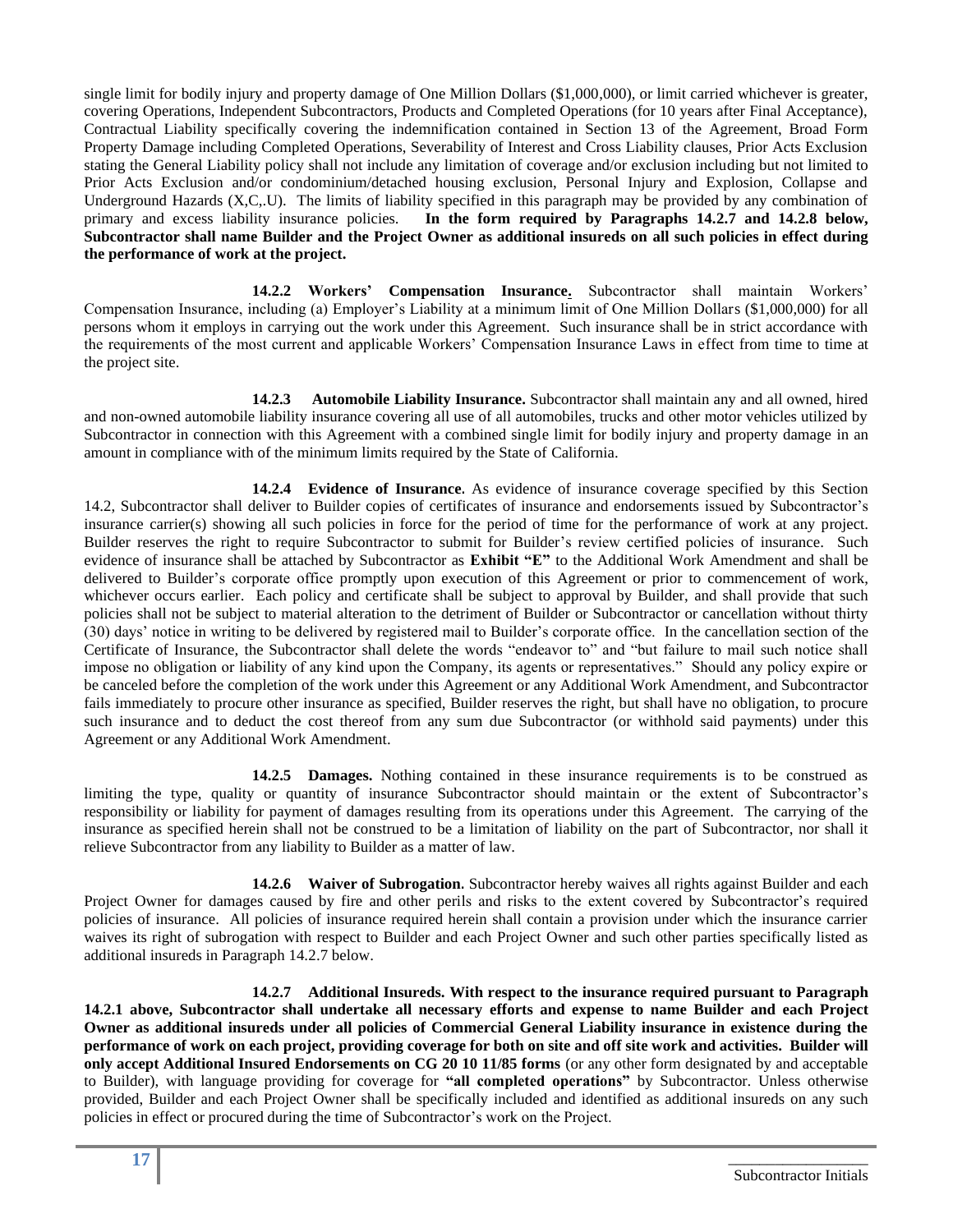**14.2.8 Primary Endorsement.** With respect to the Additional Insured Endorsement to be provided to Builder and each Project Owner pursuant to Paragraph 14.2.7, the following language must be included on the additional insured endorsement: *"This Insurance is primary and any other insurance maintained by such additional insureds is noncontributing with this insurance with respect to claims or liability arising out of or resulting from the acts or omissions of the named insured, or of others performed on behalf of the named insured".*

**14.2.9 Relationship of Coverage.** Subcontractor's insurance shall be considered primary to any policies held or procured by Builder and/or the Project Owner for the project, and Builder/Project Owner's policies shall be considered excess to Subcontractor's policies. Further, the insurance required pursuant to this Section 14.2, shall, as far as applicable, specifically insure Subcontractor's obligations pursuant to Section 13 (Indemnity), and all other contractual obligations under this Agreement, and in particular and without limitation, the liability insurance required pursuant to this Section 14.2 shall insure Subcontractor's obligations pursuant to Section 13. However, Subcontractor's indemnity and defense obligations pursuant to Section 13 shall not be limited to the amount of insurance required of or carried by Subcontractor pursuant to Section 14.2.

**14.2.10** If Builder fails to enforce any of these insurance requirements during the performance of the work by Subcontractor, such failure shall not constitute a waiver of such requirements, nor shall any waiver of any provisions hereof be effective unless made in writing and signed by Builder's "Authorized Representative."

 **14.2.11** Prior to commencement of any work on any project, Subcontractor acknowledges and understands it shall, at its sole expense, fully comply with the terms of this Section 14.2.

**15. Bonding**. Builder, in its sole discretion, may require Subcontractor to obtain performance and payment bonds for any Additional Work Amendment. If an Additional Work Amendment requires such bonds, Subcontractor shall furnish a 100% (of the Additional Work Amendment Price) performance bond and a 100% (of the Additional Work Amendment Price) labor and materials payment bond (including a power of attorney for each bond) on bond forms provided by Builder. Said bonds shall be executed by a corporate surety acceptable to Builder that must have a rating of "A" or better in the current A.M. Best rating Guide of Property/Casualty Insurance Companies. Surety shall be jointly and severally bound with Subcontractor to all terms and conditions of the Additional Work Amendment and this Agreement. If an Additional Work Amendment does not require bonds, Builder may, in its sole discretion, require Subcontractor to provide a Personal Guarantee.

**16. Sub-Subcontractors**. No work may be subcontracted without the prior written approval of Builder, which reserves the right to disapprove any proposed sub-subcontractor whose record does not establish, in Builder's sole judgment, the experience, competence and financial ability of the sub-subcontractor to perform the applicable portion of Subcontractor's work. Notwithstanding Builder's approval of any sub-subcontractor, Subcontractor shall remain fully liable to Builder for performance of its work, including the portions subcontracted. Nothing contained in this Agreement shall create any contractual relationship between any sub-subcontractor or supplier and Builder, or create any obligation on the part of Builder to make payment of any sums to any sub-subcontractor or supplier, or any other party not directly contracting with Builder.

**16.1 Sub-Subcontract Agreements**. Subcontractor shall provide to each proposed sub-subcontractor, prior to execution of any sub-subcontract, a copy of this Agreement and the applicable Additional Work Amendment. Subcontractor shall, as a condition to receiving Builder's approval of any sub-subcontractor, require the sub-subcontractor to be bound in writing by the provisions of this Agreement that apply to sub-subcontractor. In addition, all sub-subcontracts shall contain the following sentence: "Builder is an intended third party beneficiary of this subcontract."

**16.2 Assignment of Sub-Subcontract**. Subcontractor shall unconditionally assign its interest in the contract documents for each project to Builder, which assignment shall automatically become effective upon Builder's approval and consent to said assignment.

**16.3 Indemnity**. If Subcontractor subcontracts any of its work, Subcontractor guarantees that the subsubcontractor shall (i) indemnify Builder to the same extent as Subcontractor as set forth herein, and (ii) meet all insurance requirements set forth herein. Prior to the sub-subcontractor's commencement of any work, Subcontractor shall obtain and provide to Builder a signed agreement from the sub-subcontractor indemnifying Builder, and evidence of satisfactory insurance/participation in the OCIP (if applicable). In addition, Subcontractor shall require that each supplier indemnify Builder to the same extent as Subcontractor as set forth herein.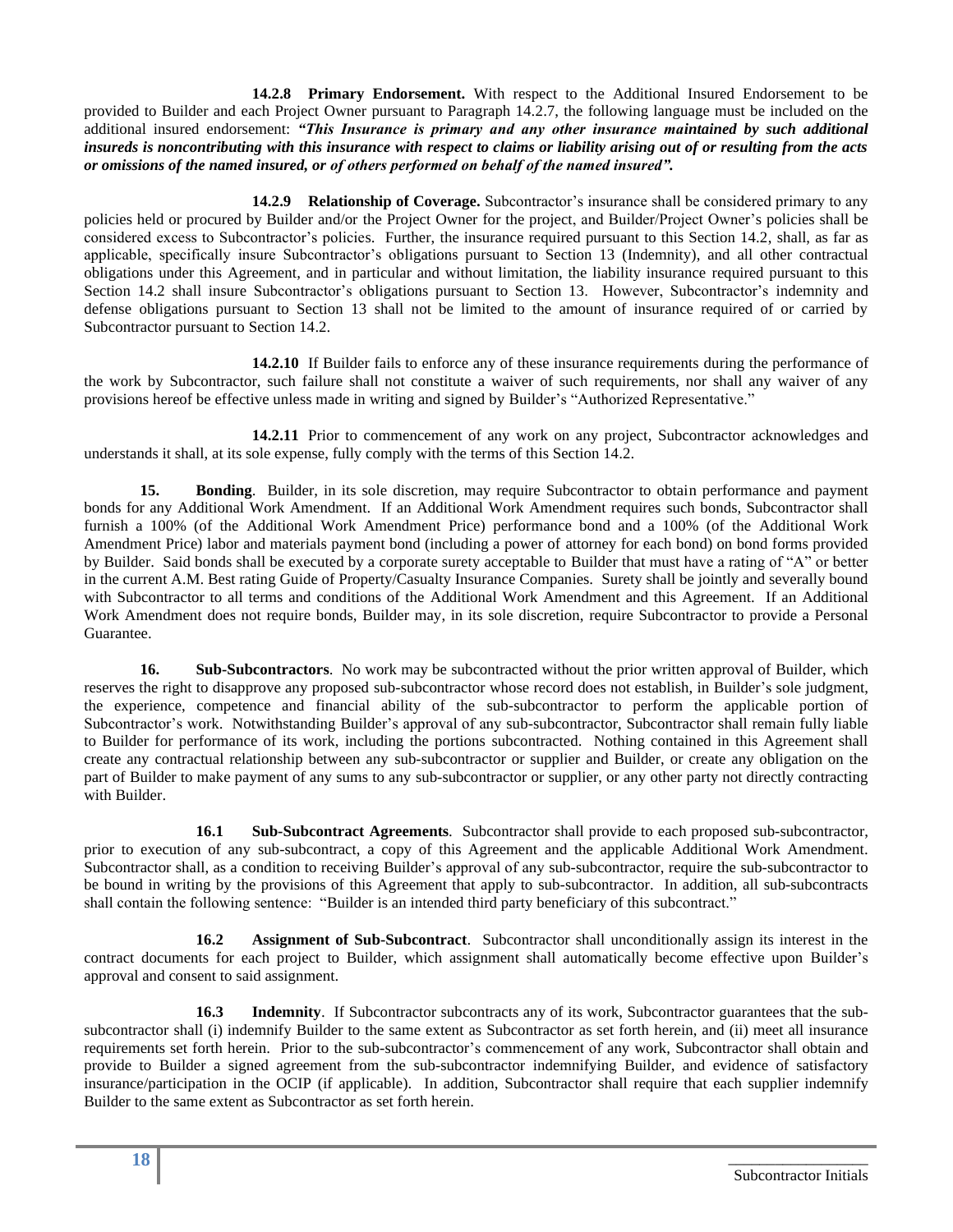**17. Clean-up**. Subcontractor shall at all times clean up and remove waste and rubbish from the project caused by Subcontractor's performance of work, and if materials are furnished by Builder, Subcontractor shall move all usable materials provided by Builder to a location designated by Builder. All refuse shall be placed in receptacles provided or at locations designated by Builder. If Subcontractor fails to comply with this provision, Subcontractor hereby authorizes Builder to undertake all clean-up activities deemed necessary and appropriate in Builder's sole and absolute discretion, and agrees to pay Builder's costs thereof, which Subcontractor understands shall not be less than one hundred dollars (**\$100.00**) due to Builder's administration and overhead expenses, and authorizes Builder to deduct the cost from any sums owed by Builder to Subcontractor.

**18. Remedies**. Subcontractor expressly agrees that payment otherwise due Subcontractor may be withheld, and all costs incurred by Builder, including any applicable re-inspection fees, shall be charged against all payments otherwise due Subcontractor in payment for its work if:

(a) The work performed by Subcontractor is found to be Defective Work;

(b) Subcontractor does not pay its employees, agents, or sub-subcontractor, or fails to pay for any labor, materials or equipment;

(c) Another subcontractor's work is damaged by an act for which Subcontractor, or its employees, agents, sub-subcontractors or suppliers are responsible;

(d) Claims or liens are filed against the project due to the fault of Subcontractor;

(e) Builder reasonably believes that Subcontractor's work is not progressing satisfactorily, or that it is unlikely that Subcontractor will complete the work in accordance with the construction schedule;

(f) Subcontractor fails to either perform or to pay the costs and expenses of warranty service Subcontractor is obligated to provide under this Agreement;

(g) Subcontractor fails to timely provide the evidence of insurance required pursuant to this Agreement and Builder has not elected to withhold amounts to reimburse Builder for the cost of insurance premiums associated with Subcontractor's personnel, employees or agents, or to accept a waiver of such insurance;

(h) There is reasonable evidence that the work of Subcontractor cannot be completed for the unpaid balance of the Contract Payment; or

(i) Subcontractor fails to comply with any other provision of this Agreement or any Additional Work Amendment.

**18.1 Use of Withheld Funds**. If Builder becomes entitled to retain any sums otherwise due Subcontractor, Builder, at its sole discretion, shall be entitled to cause the work to be performed by others, and may apply any sums otherwise then due Subcontractor (including sums owed on any Additional Work Amendments) against such costs of completion and any related costs and damages, with any excess thereafter to be paid to Subcontractor. If the cost of such completion results in a deficiency, Subcontractor shall be fully responsible for the deficiency, together with any damages and costs, including costs of court and reasonable attorneys' fees, incurred by Builder and shall reimburse Builder therefor immediately upon request from Builder.

**19. Alternative Dispute Resolution**. Subcontractor agrees to fully participate in good faith in and be bound by whatever alternative dispute resolution provisions and proceedings are elected by, or are determined to bind, Builder. Therefore, to the extent any dispute, claim, or controversy between Builder and Subcontractor arises out of or relates to any Conditions, Covenants and Restrictions recorded against the project, any sales agreement between Builder and purchasers of the units in the project, any unit(s), common area or association property at the project, and/or any combination thereof, those disputes shall be subject to the disputes resolution proceedings contained in the applicable documents. All other disputes shall be subject to the dispute resolution procedures described below.

**19.1 Mediation**. If a dispute arises out of or relating to this Agreement or a breach thereof and if the dispute cannot be settled through negotiation, the parties agree to first try in good faith to settle the dispute by mediation administered by the Judicial Arbitration and Mediation Services ("**JAMS**") under its Commercial Mediation Rules, before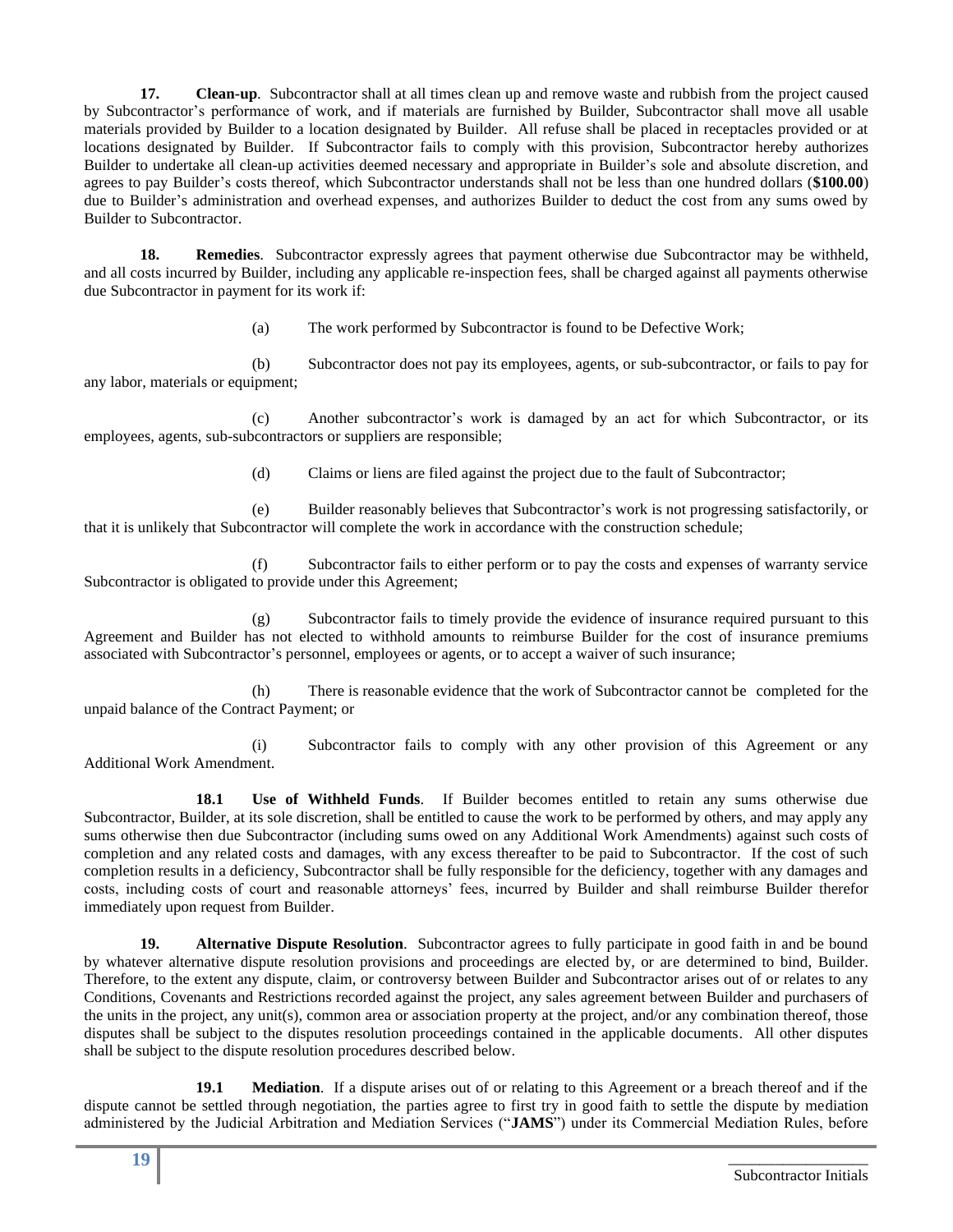resorting to arbitration, litigation, or another dispute resolution procedure. If mediation fails, any claim, controversy or dispute of any kind among the parties, now existing or arising in the future, whether relating to the interpretation of any provision of this Agreement, the rights and obligations of the parties under this Agreement, any other agreement relating to, or arising from, the business of Builder or the work, shall be submitted to binding arbitration under the Federal Arbitration Act, 9 U.S.C. 1 et seq. regardless of any other choice of law provision in any underlying contract or this Agreement.

**19.2 Binding Arbitration**. All disputes shall be subject to binding arbitration conducted by JAMS, in accordance with the JAMS rules ("**JAMS Rules**") then applicable to the claims presented, as supplemented by this Section. The following supplemental rules shall apply to all arbitration proceedings and shall govern in the event of a conflict between the rules set forth below and the rules of JAMS Rules.

**19.2.1 Agreement to Arbitrate**. Builder and Subcontractor shall resolve disputes exclusively through binding arbitration in the county in which the project is located. This arbitration provision shall apply to disputes of any kind or nature regardless of the nature of the relief sought.

**19.2.2 Waiver of Trial by Judge or Jury**. By agreeing to resolve all disputes through binding arbitration, Builder and Subcontractor each give up the right to have their respective claims and defenses decided by a judge or a jury. All claims and defenses shall instead be decided by the arbitrator.

**19.2.3 Participation by Other Parties**. Builder and Subcontractor may have all necessary and appropriate parties included as parties to the arbitration. Subcontractor agrees to participate in and be bound by any arbitration proceeding between Builder and any third party relating to the work. Notwithstanding any provision in this section to the contrary, Builder shall be entitled to terminate this Agreement in whole or in part, if any dispute arises between Subcontractor and Builder, whereupon Builder shall also be entitled to exercise any and all remedies, deductions, and offsets authorized pursuant to this Agreement. Notwithstanding any other provision of this paragraph, if a Subcontractor or material supplier of Subcontractor, or any other necessary third party, cannot be forced to mediate or arbitrate, Builder may elect to unilaterally waive mediation and arbitration.

**19.2.4 Rules of Law**. The arbitrator must follow California substantive law, including statutes of limitations, but strict conformity with the rules of evidence is not required, except that the arbitrator shall apply applicable law relating to privilege and work product. The arbitrator shall be authorized to provide all recognized remedies available at law or equity for any cause of action.

**19.2.5 Attorneys' Fees and Costs**. Should any legal action, arbitration or mediation be necessary to enforce or interpret any of the provisions of this Agreement, whether instituted by the parties to the Agreement or a third party, including any claims for Defective Work as performed under this Agreement and any Additional Work Amendment, the prevailing party in such action or arbitration shall be entitled to all actual costs, expenses, expert fees and costs, and reasonable attorneys' fees incurred therein.

**19.2.6 Final and Binding Award**. The decision of the arbitrator shall be final and binding. A petition to confirm, vacate, modify or correct an award may be filed in any court of competent jurisdiction in the county in which the Project is located, but the award may be vacated, modified or corrected only as permitted by the Federal Arbitration Act.

**19.3 Severability**. In addition to and without limiting the effect of any general severability provisions of this Agreement, if the arbitrator or any court determines that any provision of this Section 18 is unenforceable for any reason, that provision shall be severed, and proceedings agreed to in this Section 18 shall be conducted under the remaining enforceable terms of this Section 18.

**20. Confidentiality**. Subcontractor shall treat all information, in whatever form, obtained by Subcontractor pursuant to this Agreement as confidential and proprietary information of Builder, and shall not disclose or permit the release of the contents thereof.

**21. No Assignment By Subcontractor**. Subcontractor's rights and obligations to Builder and each Project Owner under this Agreement or any Additional Work Amendment are non-transferable and non-assignable, and Subcontractor shall not assign all or any part of the work without obtaining the prior written consent of Builder, which consent may be withheld in Builder's sole and absolute discretion. Subject to the restrictions and prohibitions on assignment set forth in this Section, each and all of the covenants and conditions of this Agreement will inure to the benefit of and be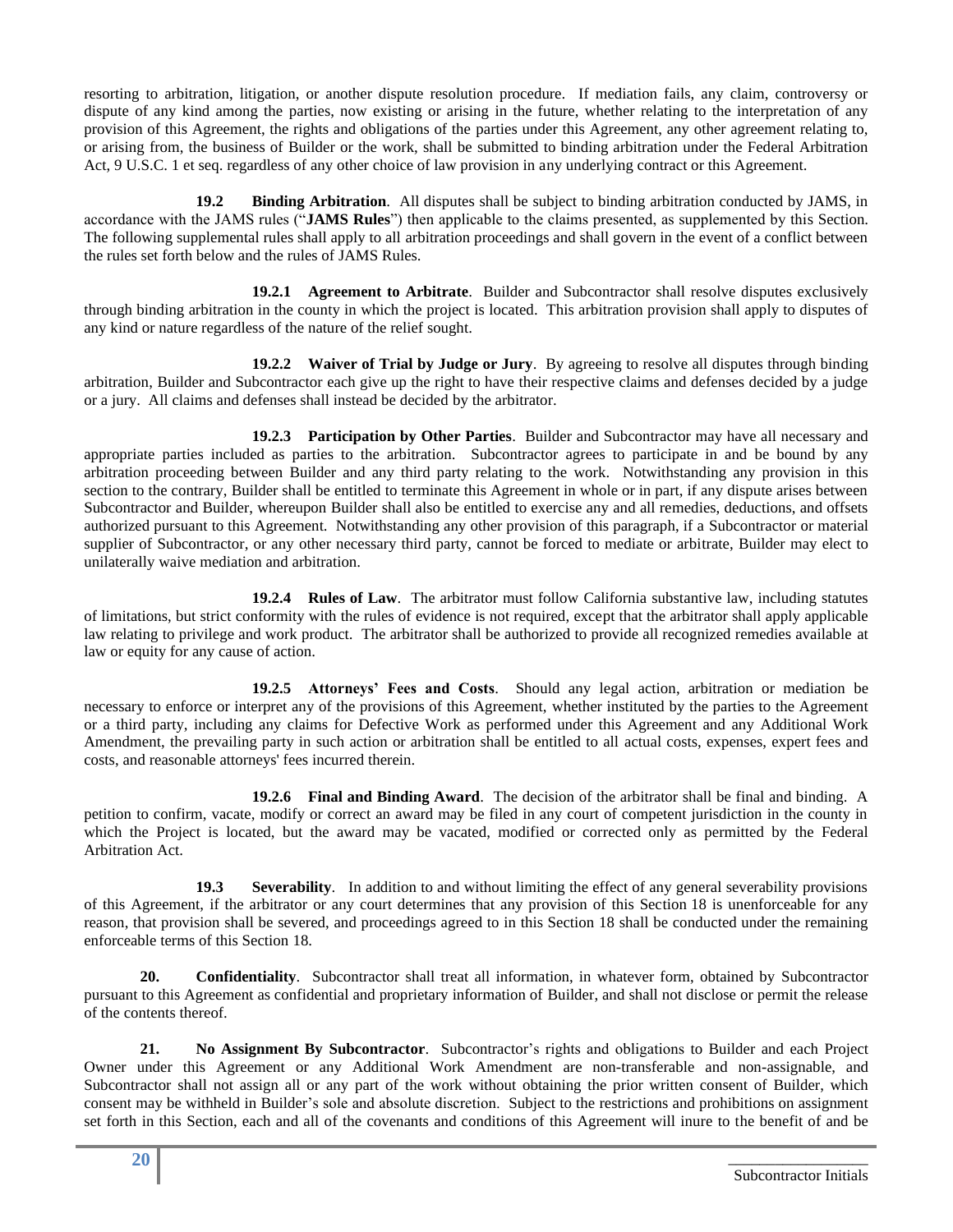binding upon the successors in interest of Builder and the successors, heirs, representatives and assigns of Subcontractor. As used in this Section, "successors" means successors to the parties' interest in the project, successors to all or substantially all of the parties' assets, and successors by merger, assignment or consolidation.

**21.1 Assignment by Builder.** Subcontractor understands and agrees that if the Project Owner and/or Builder sell, transfer or assign their right, title or interest in the any project, at their option, the rights under this Agreement may also be sold, transferred or assigned to the same party to whom said rights, title and interest have been assigned or transferred to, so long as the Project Owner's/Builder's assignee or successor in interest agrees to remain bound to Subcontractor pursuant to the same terms and conditions as Builder herein. In such an event, Subcontractor is bound to the successor in interest to the project to the same extent as Subcontractor is obligated to Builder and the Project Owner under the terms of this Agreement. Prior written approval by Subcontractor of the assignment is not a pre-requisite or condition of effectiveness of any such assignment by the Project Owner or Builder.

**22. Notices**. Any notice required or permitted under this Agreement shall be in writing and may be given by facsimile, reliable overnight courier, personal delivery or ordinary mail at the address contained in the Agreement. Such address may be changed by written notice given by one party to the other. Notice shall be deemed received three (3) business days after deposit, postage prepaid, in the U.S. Mail when sent registered or certified, return receipt requested, or one (1) business day after it is sent by overnight delivery with Federal Express or another reliable overnight delivery service, or sent by facsimile.

**23. Entire Agreement**. This Agreement, and all exhibits and addenda attached hereto, which are hereby incorporated herein by reference, shall constitute the entire agreement between the parties hereto, and there are no other agreements, oral or written, made by or relied upon by and between the parties hereto. No provision of this Agreement may be amended or added to except by a Change Order in writing signed by the parties hereto, by an Additional Work Amendment, or as provided elsewhere in this Agreement.

**24. Termination for Cause**. If Subcontractor, in the sole judgment of Builder, (a) becomes insolvent, (b) files or has filed against it any petition in bankruptcy or makes a general assignment for the benefit of creditors, (c) fails or refuses to supply sufficient properly skilled supervisors, workers, or materials, tools, equipment, or supplies of the proper quality, or, (d) fails in any respect to prosecute its work in accordance with this Agreement, Builder may terminate this Agreement or any Additional Work Amendment by written notice to Subcontractor, in addition to exercising any and all other remedies available at law or in equity. In such event, Builder may take possession of all materials, equipment, tools and appliances belonging to or under the control of Subcontractor, and may finish the work by whatever method it may deem expedient, including the hiring of other subcontractors or Subcontractor's sub-subcontractors. In this case, Subcontractor shall not be entitled to receive any further payment under this Agreement or any Additional Work Amendment until the work is completed. At that time, if the unpaid balance of the amount to be paid under this Agreement exceeds the expenses incurred by Builder in finishing Subcontractor's work, including compensation for additional managerial and administrative expenses and such other costs and damages as Builder may suffer, the unpaid balance less said expenses, compensation, costs and damages incurred by Builder shall be paid to Subcontractor. If such expenses, compensation, costs and damages incurred by Builder exceed the unpaid balance, Subcontractor shall be liable for and shall immediately and unconditionally pay the difference to Builder. Said expenses referred to above shall include those expenses incurred by Builder for furnishing materials, finishing the work, attorneys' fees and costs and any damages sustained by Builder by reason of Subcontractor's default; and Builder shall have a lien upon all materials, tools and appliances taken possession of, as aforesaid, to secure the payment thereof. The materials, supplies, equipment and tools taken by Builder may be used in completing the Work and may be incorporated into the improvements being constructed. With respect to any such items, the net reasonable value of the same shall be credited against the total completion costs, damages and expenses.

**25. Termination for Convenience**. Builder may at any time and for any reason terminate this Agreement or any Additional Work Amendment at Builder's convenience. Cancellation shall be by service of written notice to Subcontractor as provided for herein. Such termination shall be effective in the manner specified and shall be without prejudice to any claims which Builder may have against Subcontractor. Upon receipt of such notice, Subcontractor shall, unless the notice directs otherwise, immediately discontinue its work and the placing of orders for materials, facilities and supplies in connection with the performing its work, and shall, if requested, make every reasonable effort to procure cancellation of all existing orders or contracts upon terms satisfactory to Builder, or give Builder the right to assume those obligations directly, including all benefits to be derived therefrom. Subcontractor shall thereafter take only such action as may be necessary to preserve and protect the work already in progress and to protect material and equipment at the project or in transit thereto. Upon such termination, Subcontractor shall be entitled to payment for the cost of the work actually completed in conformity with this Agreement as of the date of termination, less the amount of any payments made to Subcontractor prior to the date of the termination of the Agreement. Except as specifically provided above, in no event shall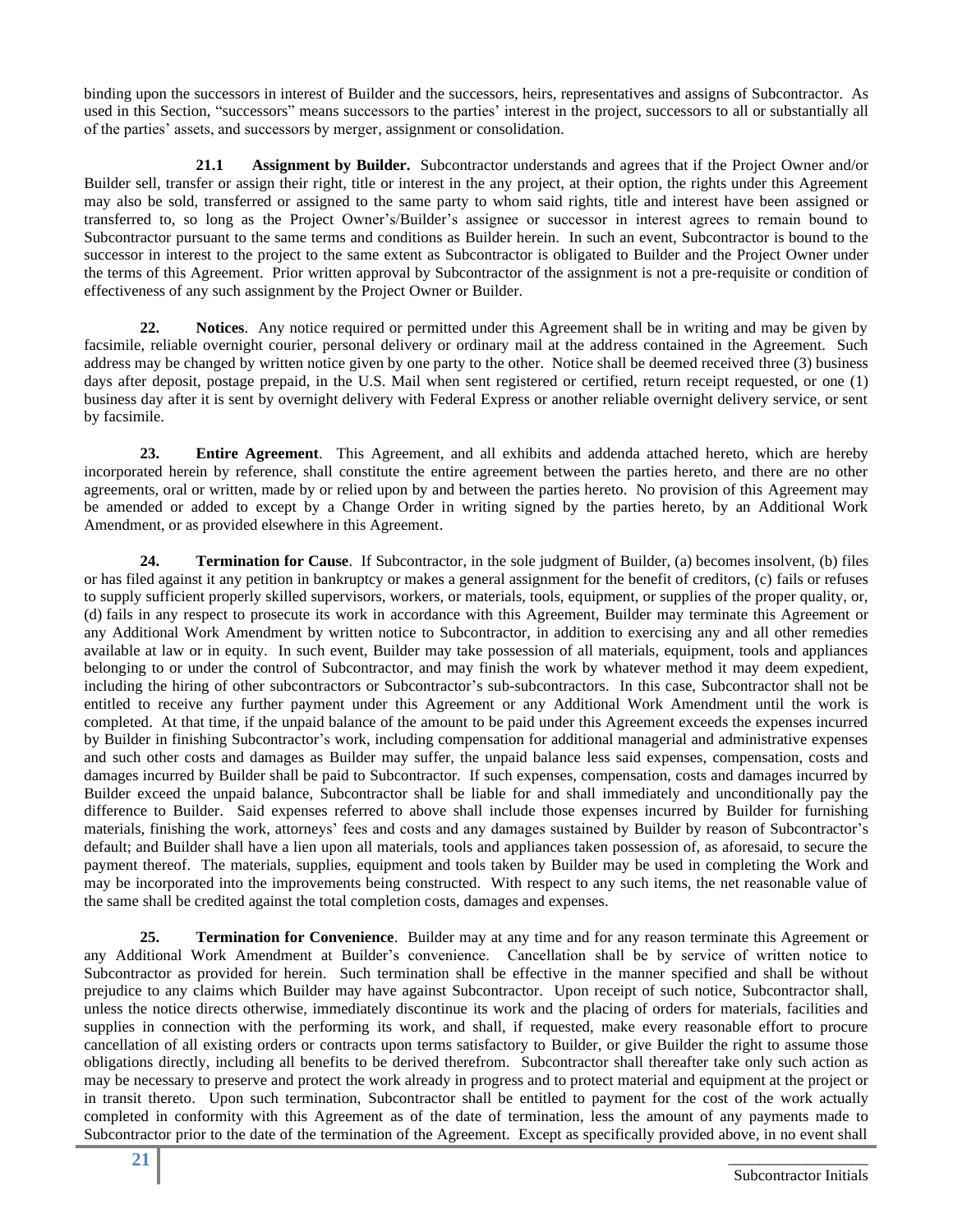Subcontractor be entitled to a claim for damages, lost profits or otherwise on account of the termination of this Agreement pursuant to this Section.

**26. Severability**. If any provision of this Agreement is held by a court of competent jurisdiction to be illegal, null or void for any reason, the remaining portions of this Agreement shall not be affected thereby and shall remain in force and effect to the fullest extent permissible by law.

**27. Authority to Bind**. Each party, and each individual on behalf of each party signing this Agreement represents that it has the full legal power, authority and right to execute, deliver and perform its obligations under this Agreement, and each party's performance hereunder and the transaction contemplated hereby have been duly authorized by all requisite actions on the part of such party and no remaining action is required to make this Agreement binding.

**28. Cumulative Remedies**. All rights, options and remedies of Builder contained in this Agreement are cumulative so that no one of them is exclusive of the other. Builder will have the right to pursue any one or all of its remedies or to seek damages or specific performance in the event of any breach of this Agreement by Subcontractor, or to pursue any other remedy or relief that may be provided by law or equity, whether or not stated in this Agreement.

**29. Governing Law**. This Agreement and the documents in the form attached as exhibits hereto shall be governed by and construed under the internal laws of the State of California without regard to choice of law rules, except to the extent that the Federal Arbitration Act is applicable to this Agreement. For all purposes herein, this Agreement shall be deemed made and entered into in the County in which Subcontractor performs work for Builder under this Agreement or any Additional Work Amendment.

**30. Waiver**. No waiver by Builder of a breach of any of the terms, covenants or conditions of this Agreement by Subcontractor will be construed or held to be a waiver of any succeeding or preceding breach of the same or any other term, covenant or condition herein contained. No waiver of any default by Subcontractor under this Agreement will be implied from any omission by Builder to take any action on account of the default if the default persists or is repeated, and no express waiver will affect any default other than as specified in the waiver. The consent or approval by Builder to or of any act by Subcontractor requiring Builder's consent or approval does not waive or render unnecessary Builder's consent or approval to or of any subsequent similar acts by Subcontractor.

**31. Cross-Default**. Subcontractor and Builder acknowledge and agree that Builder's continued confidence in the ability of Subcontractor to properly and expeditiously perform its work is a substantial and material concern to Builder. Consequently, if Builder and Subcontractor enter into or have entered into any other agreements for other projects constructed by Builder, and Subcontractor defaults under this Agreement or under any other Additional Work Amendment, Builder may, at Builder's election, treat that default as a default of all other agreements and/or amendments between Builder and Subcontractor, and may terminate any or all such agreements for cause pursuant to Section 24 of this Agreement. In the event of any such default, Builder may offset from amounts owing to Subcontractor under any other agreement, this Agreement, or any Additional Work Amendment any losses, damages, costs, and expenses incurred by Builder arising from such default.

**32. Limitation of Liability**. In the event of a breach of this Agreement or any Additional Work Amendment by Builder, Subcontractor may recover only for the work actually completed by Subcontractor, less any amounts already paid to Subcontractor and less any claims by Builder against Subcontractor. Subcontractor expressly waives the right to recover any of the following: (i) loss of anticipated profits on the remainder of the applicable Additional Work Amendment(s); and (ii) any other consequential damages or economic loss, including, but not limited to: (a) lost bonding capacity; (b) principal office expenses, including, but not limited to, costs for personnel; and (c) losses of financing, business, and reputation.

**33. Purchase of Materials Under Title Agreement.** No materials, equipment, fixtures or any other part of the improvements shall be purchased or installed under any security agreement or other arrangement wherein the supplier, seller or lessor reserves or proposes to reserve the right to remove or repossess any such items or to consider them personal property after their incorporation in the work of construction unless authorized in writing by Builder.